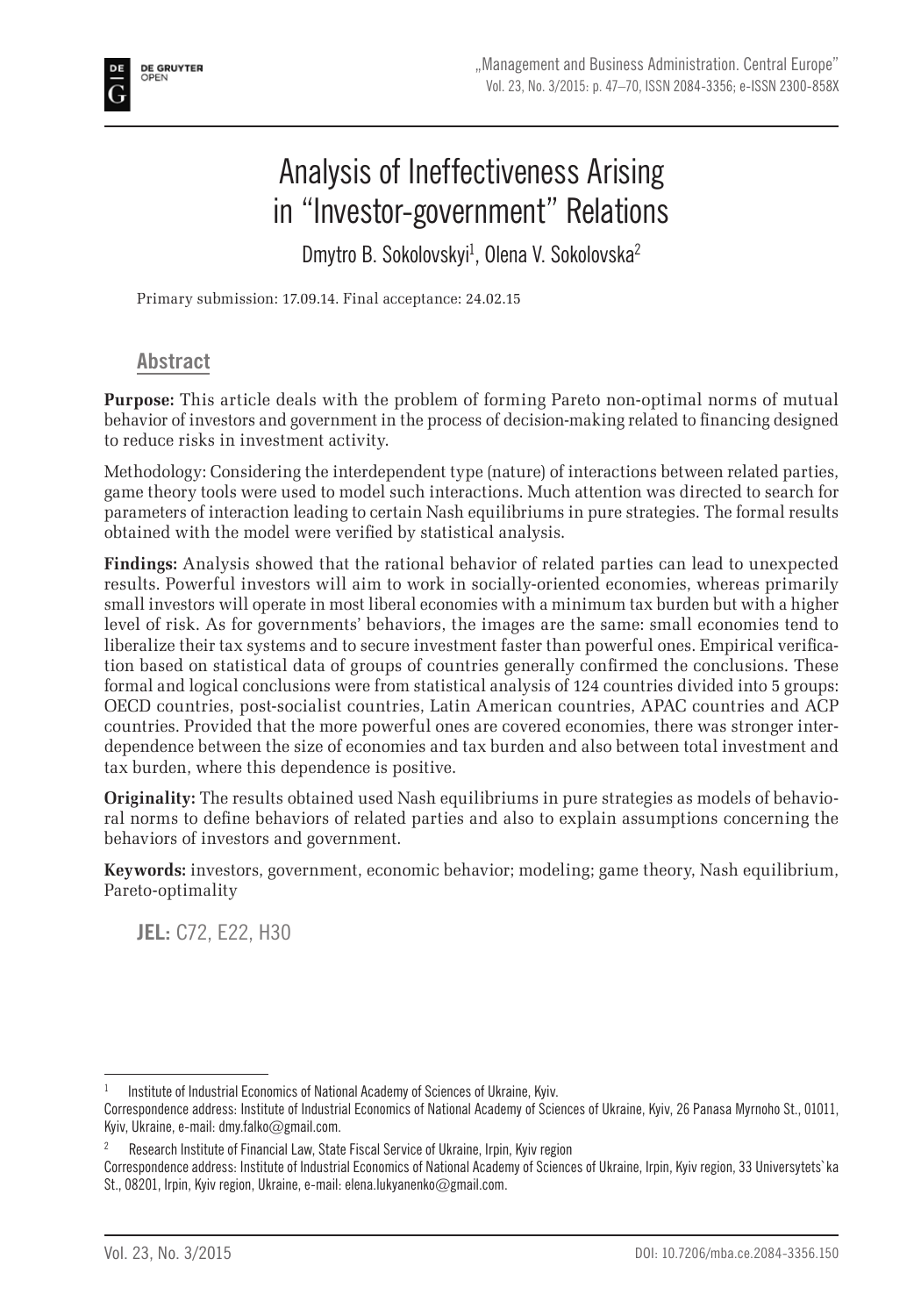## **Introduction**

This article deals with one aspect of interaction between investors, operating (or intending to operate) in certain countries and their governments. In detail, this refers to the making of behavioral decisions by interacting parties concerning the additional financing to reduce risk in investors' activity: individually by investors themselves and, in the framework of the whole economy, by government.

The question at issue is (as practice has shown) that the norms of interaction between investors and government, arising in the process of evolution, are occasionally inefficient, i.e., they are Pareto non-optimal. The goal of the study was to answer the questions of how much such inefficiency results from coincidence, and how much it results from quite rational economic behavior of interacting parties.

Considering the interdependent type (nature) of interactions between related parties, the study used game theory tools to model such interactions. Much attention was directed to search for parameters of interaction leading to certain Nash equilibriums in pure strategies.

The formal results obtained with the model were verified by statistical analysis.

### **Literature review**

There were problems of interaction between economic agents in the process of financing and ineffective states occurred as a consequence of such interaction, notably market failures. Terms of government intervention in market economies were investigated in different studies.

W. Tapia and H. Yermo (2007) classified the behavioral economics literature on investment choice. According to them, much of the discussion concerning the implementation of investment choice assumes that individuals are both exceptionally good decision makers and are able to carry out their investment decisions. Behavioral economists, on the other side, have shown that in reality several obstacles and behavioral challenges compromise good investment decision-making, i.e., the individuals do not follow the traditional assumptions about rational economic decision-making. Specifically they separated some behavioral factors influencing investment choices.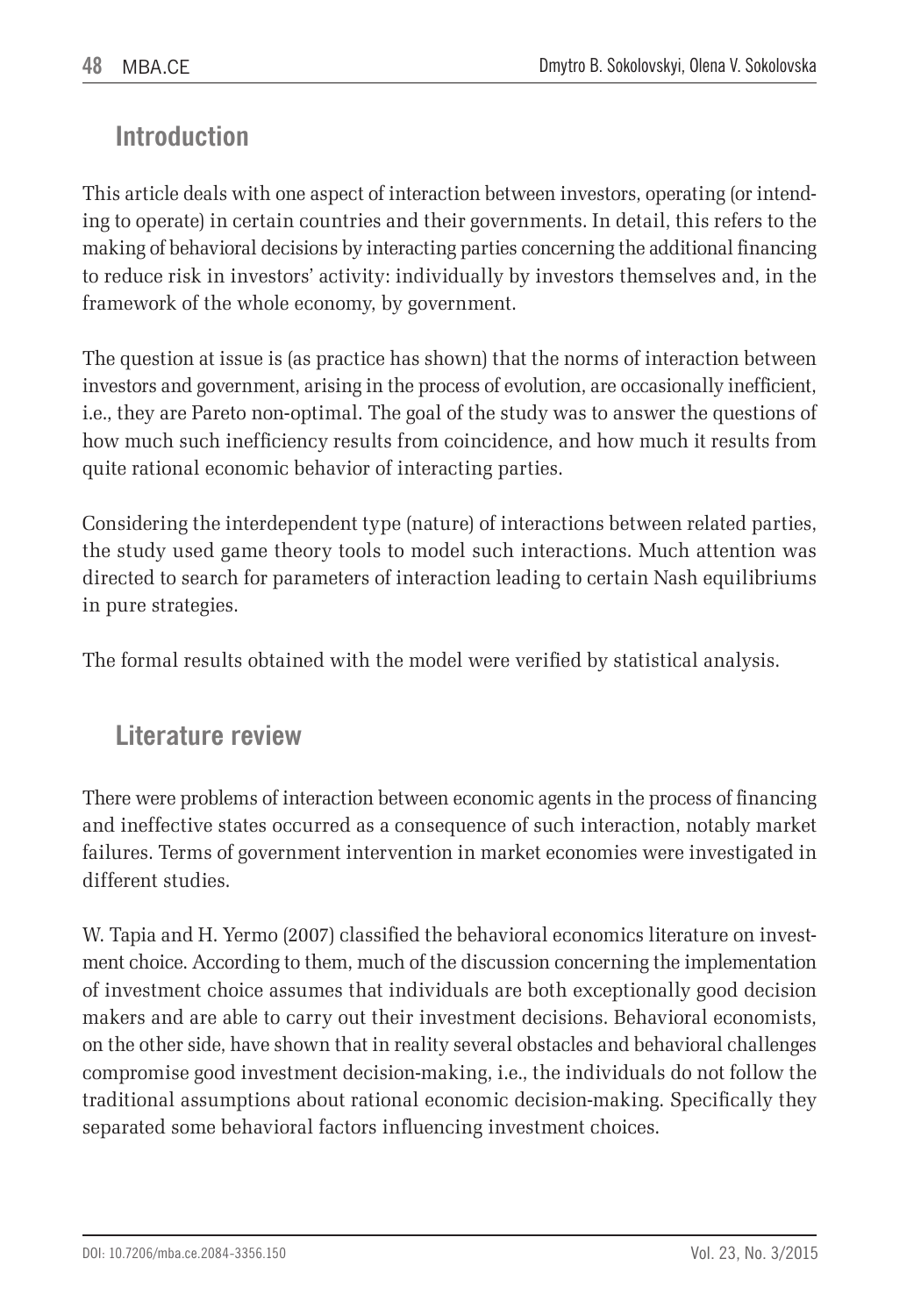More detailed analysis of those factors was found in Kahneman and Tversky (1979), who emphasized that the decision-making process is not a strictly rational one, where all relevant information is collected and objectively evaluated. Rather, the decision maker takes mental "short cuts." Analysis of the impact of individual and psychological factors, as well as nonfinancial ones, on investment decisions is represented in Agnew (2002); Anand et al. (1993); Cassar and Friedman (2007); Dittrich et al. (2005); Iyengar and Kamenica (2010); Kent et al. (2002); de Miguel et al. (2009) and Pflug et al. (2012).

However, those authors entertained the hypothesis of rational behavior, taking into account that decision makers in that case are aggregated and they represent large groups of investors. That's why their individual behavioral characteristics were cancelled out.

Different kinds of market failures accompanying investment activities or financial markets were studied by the staff in international financial organizations as well as theorists. There was resulting evidence on barriers to inward investment as a kind of market failure, which constrain the ability of the private sector to achieve the full potential economic benefits from inward investment and give rise to a need for government action, as examined by experts of Department for Business Innovation & Skills of the UK government (BIS, 2011). They concluded that the incidence of these barriers across firms is not explained by firm size, and is not limited to new exporters. They also found that innovative and high growth firms experience a greater incidence and intensity of barriers.

World Bank experts studied grants as a one-time subsidy for a concrete investment activity to address market failures, often mentioned as obstacles for market and private- -sector development. Their study focused on the use of grants for overcoming market failure and related design issues in lending. The authors proposed a framework for assessing and designing grant schemes, which would enhance the staff's capabilities for preparing grant schemes (Meer and Noordam, 2004).

K. Gillingham and J. Sweeney (2010) delved into the economic motivation for renewable energy policies by articulating the classes of market failures relevant to renewable energy. They described how these market failures may vary atemporally or intertemporally, and why the temporal structure and the extent of the market failures are the critical considerations in the development of renewable energy investment decisions. This was to provide motivation for more carefully designed renewable energy investment decisions focusing on correcting for particular market failures.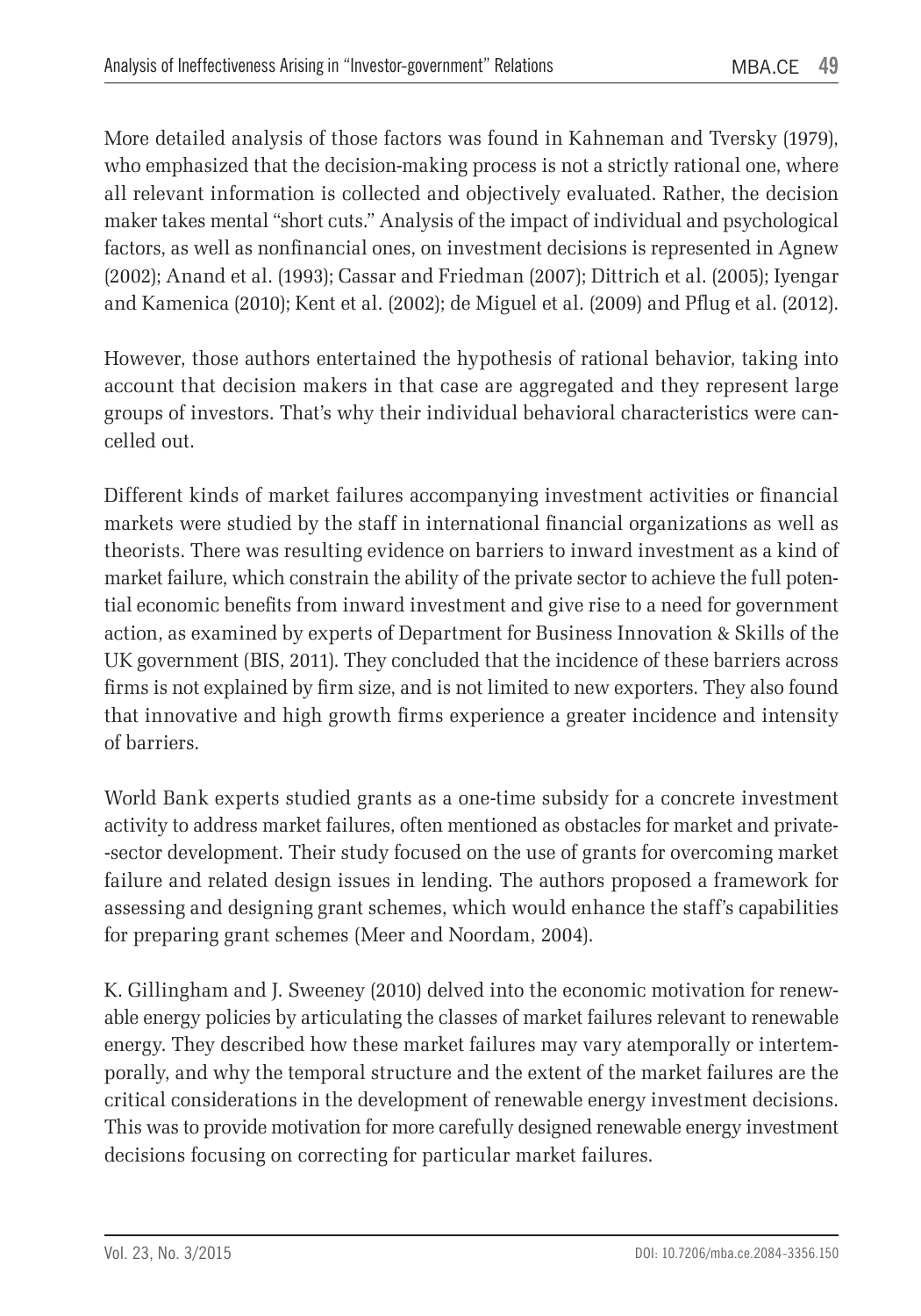The government behavior in regulated investment markets of the national economy, aiming particularly to prevent inefficient states of the economy, was studied by Besley (1994) and Tirole (2006, 2012). Besley studied market failure, emphasizing the need to consider the full array of constraints that combine to make a market work imperfectly. He discussed various reasons for market failure and considered the problems that may be cited as failures of the market justifying intervention (enforcement; imperfect information, especially adverse selection and moral hazard; the risk of bank runs; and so on). He concluded that there may be good arguments for intervention and some may be based on market failure.

In his "Theory of Corporate Finance," Tirole introduced asymmetric information between insiders and outsiders at the financing stage. The presented models were based on a model of adverse selection in capital allocation and a model of moral hazard in capital allocation. He also defined some limitation of models: absence of asymmetric information about investors; absence of informational advantages over issuers for investors; etc.

Different patterns of government behavior when choosing different types of economic climate (paternalistic or liberal) were investigated by experts of the World Bank and UNCTAD (UNCTAD, 2012). Their studies deal with creating new and reforming existing investment legislation in developing and transition economies aimed to promote private investment (domestic and foreign) in those economies. Experts examined the universe of national and international policies through the lens of today's key investment policy challenges to strengthen the development dimension of investment policies.

The theoretical approaches regarding the effects of foreign direct investment (FDI) according to (caused by) government policy, particularly the neo-liberal, Keynesian, "dependency" and "new dependency" schools, were examined by Žilinskė (2010).

B. Carlin et al. (2013) developed a theoretical model to analyze the effects of libertarian paternalism on information production and financial decision making. They characterized situations in which libertarian paternalism improves welfare and contrasted them with scenarios in which this policy is suboptimal because of its negative effect.

Government behavior oriented to attracting investment, particularly by reducing the tax burden, was studied in OECD Working Papers (OECD, 2007; OECD, 2008). They provided reviews of empirical studies on the effects of taxation on FDI flows and developed approaches for incorporating commonly employed cross-border tax planning strategies in effective tax rate models used to identify tax distortions to investment.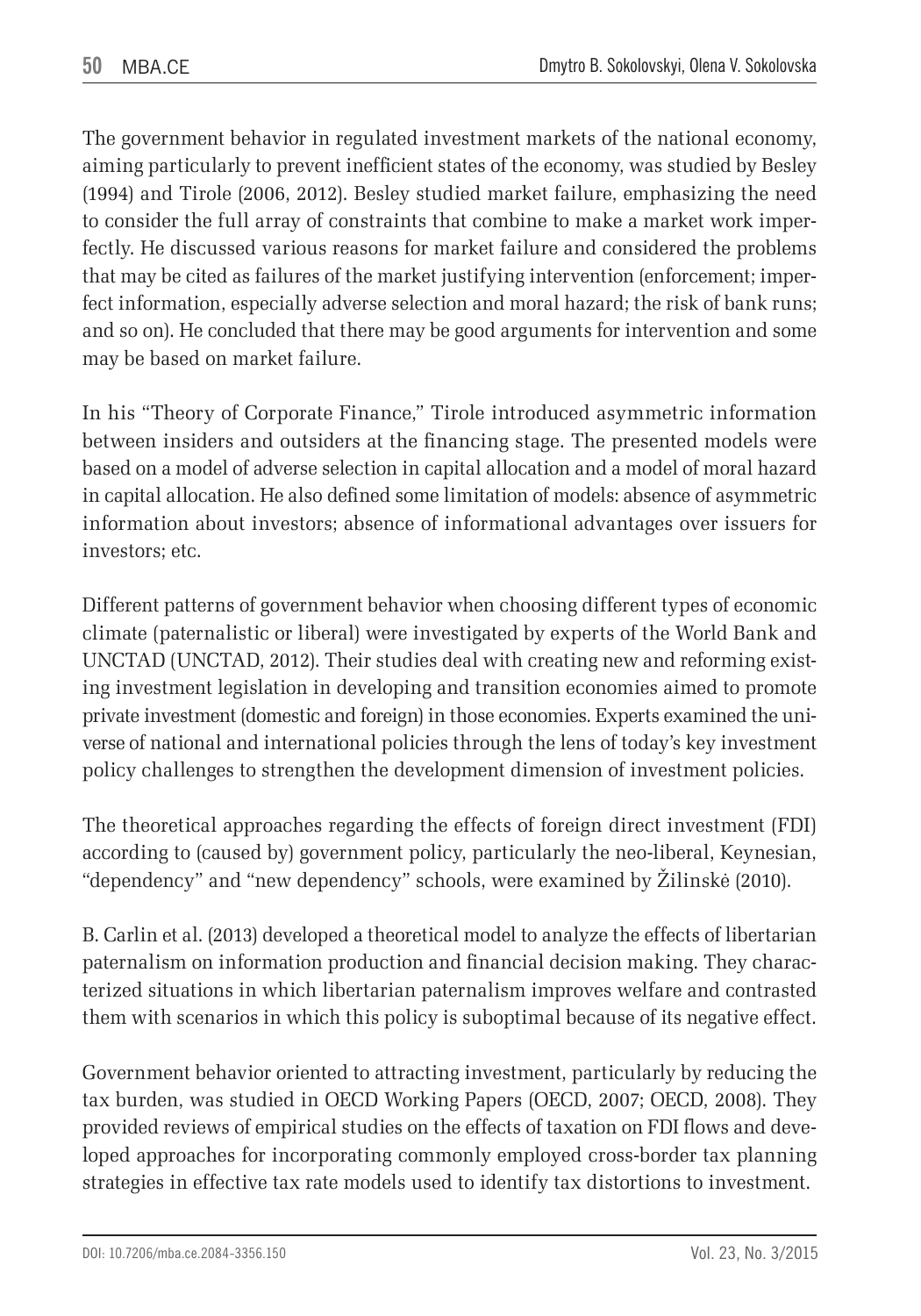Similar problems were analyzed by James (2009) and van Parys and James (2010). They examined the effects of tax incentives on investments and provided econometric evidence about affecting the investment climate and the effectiveness of such incentives.

Interaction of government and investors can be modeled by different methods: econometrical methods (Country Policy and Institutional Assessment – CPIA) (Gayle and Martinez, 2008), dynamic stochastic general equilibrium – DSGE) (Algozhina, 2012), real options approach (Barbosa et al., 2013), etc.

Since one issue is to take into account that the interests (objectives) of parties do not often coincide and can even contradict each other, it was expedient in this study to use game theory tools for modeling the interaction of parties. For studying the interaction of financial agents (notably government and investors), a number of other authors also felt it necessary to use game theory tools. In most cases, they investigated the interactions of such agents in different industries.

Thus F. Medda (2007) analyzed the process of risk allocation between public and private sectors in transport infrastructure agreements as a bargaining process between these two agents. They showed that when guarantees have a higher value than financial losses, one is confronted with strategic behavior and potential moral hazard problems.

Game theory was applied to analyze the optimal fiscal policy of the government and the optimal decision of the participating enterprises in (Cao et al., 2014) to evaluate the government's environmental regulation.

V. Vivoda (2011) established a model for analyzing the bargaining dynamics between host states, oil companies and other stakeholders in the oil industry, aimed at helping actors choose strategies more systematically, leading to higher relative bargaining power.

However it should be noted that studies of situations when investors' decisions depend on the degree of sociality/liberality of government policy related to investment protection, notably the logical and statistical analysis of possibilities and regularities of formation of non-optimal states in consequence of the rational behavior of related parties, have received little attention in the literature.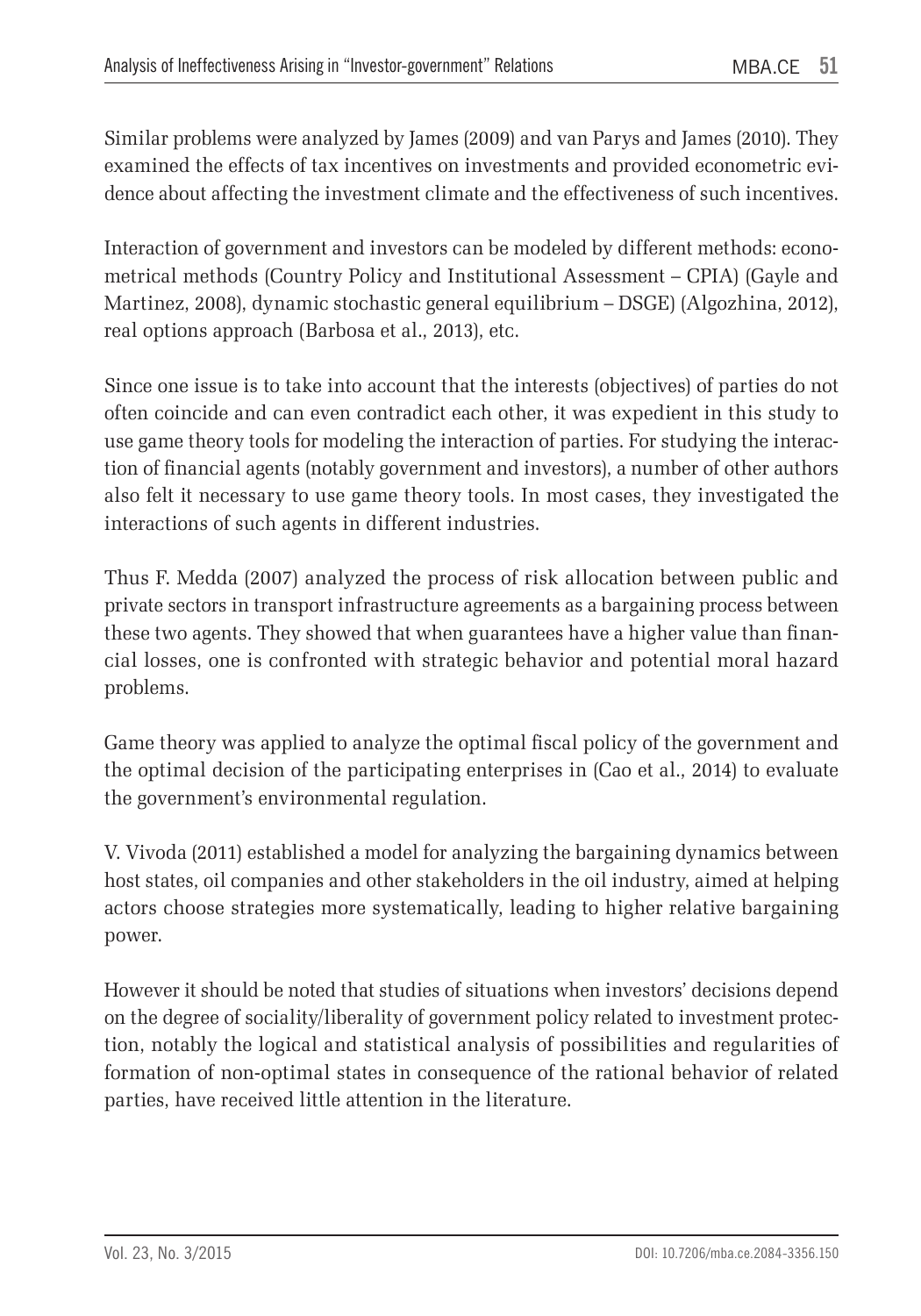## **Model of interaction between investors and government**

One should consider the strategic choices that can be used by government on one side and by investors from another.

**Investor's choice**. Consider two types of investors: risk-loving and risk-averse. The process of earning investment income is not well defined, and investors faces the choice: to secure themselves and to allocate some funds to improve reliability of their operating results; or to risk trying to maximize the profit due to cost minimization. From this perspective, the actions of risk-averse investors improving the safety of operating results due to reduction of payoff (return) can be treat as a satisfactory behavior. Conversely, the risk actions aimed to receive the maximum payoff can be treated as a maximizing behavior.

**Government's choice**. The government also has two alternatives of behavior: so-called "social" and "liberal". In a simplified form, the social behavior can be treated as total investment "insurance" (similar to individual insurance as noted), i.e., improving the safety of doing business in a country. The government allocates some funds to improve safety, while simultaneously increasing the taxes. Similarly, the liberal behavior is related to minimization of expenses for improving safety. Consequently, the added component for "business insurance" in the tax rate is absent.

Since the decision-making process concerning the financing of risk reduction in investment activity can be presented as a process of interaction between investors and government, it is suitable to model that process using game theory tools.

Assume that expenses related to risk reduction in their investment activities are added by investors; they influence the amount of expected income by increasing it. At the same time, the amount of investment remains unchanged. The same additional expenses related to increasing the profitability of investment activity are assumed for the government in the case of choosing the "social" strategy.

As the model parameters, defining the cost of various strategies, the following basic economic indicators will be used:

- *R* is the expected investor's income  $(R>0)$ ;
- *τ* is the aggregate tax burden (*τ>0*);
- $\theta$  is the tax rate for government's assistance for safety of investment activity ( $\theta \geq 0$ );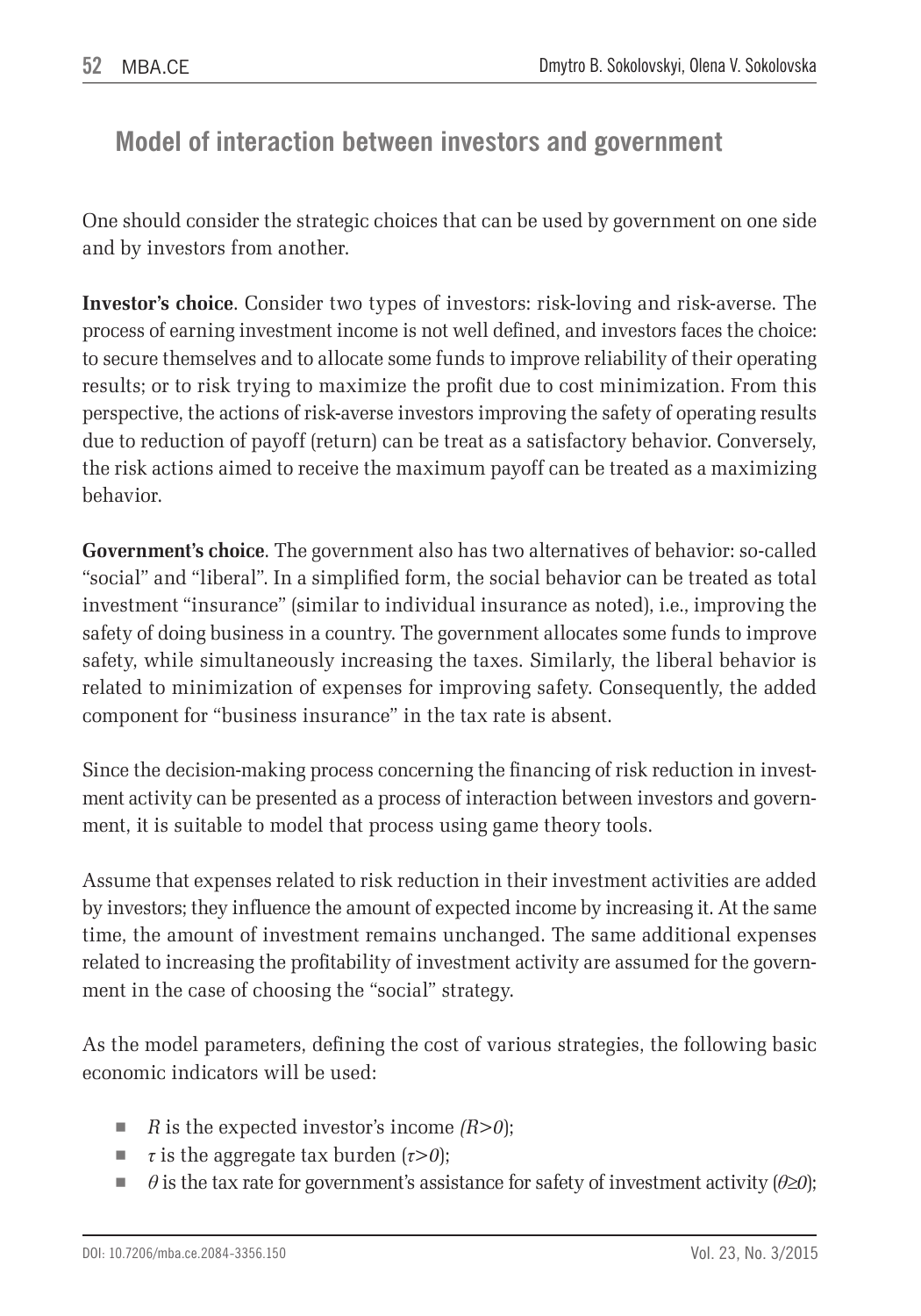- $\blacksquare$  *λ*,  $\mu$  is the government's and investor's expenses, respectively, aimed to reduce risks in investment activity(*λ*≥*0*, *µ*≥*0*);
- *p<sub>0</sub>* is the initial probability of loss of expected income ( $0 \le p_0 \le 1$ ); the general function of probability *p* of receiving insufficient income (proceeded from expenses).

In general, the probability *p* of receiving insufficient income depends on the amount of funds allocated to reduce risk in investment activity. The type of this dependence can be determined based on its behavioral properties: limited values with monotonicity.

Obviously, the absence of expenses means that probability is on the  $p<sub>0</sub>$  level; increasing expenses reduce *p*. It is assumed that *p* reduces according to the law of diminishing returns. It should also be considered that the probability at any amount of expenses cannot be less than zero. Therefore, the dependence function between income and investment will decrease monotonically. Those considerations allow supposing that the determined dependence is exponential with a negative value of the index, which should consider the amount of expenses related to risk reduction in investment activity  $(\lambda$  or  $\mu$ ). It is also obvious that the same expenses will lead to greater outcomes for investors with humble income, i.e., *λ* should be R-scaled. Hence, one obtains the

$$
e^{-\alpha \frac{\lambda}{R}}
$$
 dependence of the or  $e^{-\beta \frac{\mu}{R}}$  type.

 $\alpha$ ,  $\beta$  – coefficients of parameterization;

At that rate, the model of principal-agent interaction can be described as game (1-5):

$$
\Gamma = (Gov, \text{ Inv}, G(Gov, \text{ Inv}), H(Gov, \text{ Inv})), \tag{1}
$$

where

$$
Gov = \begin{pmatrix} gov_0 \\ gov_1 \end{pmatrix} \tag{2}
$$

a set of government strategies:  $gov<sub>0</sub>$  is the "liberal strategy", i.e., the government does not use funds to improve the safety of investment activity in country;  $gov<sub>1</sub>$  is the "social" strategy, i.e., the government allocates some funds for improving the safety of investment activity, which provides the achievement of marginal utility;

$$
Inv = (inv_0; inv_1)
$$
 (3)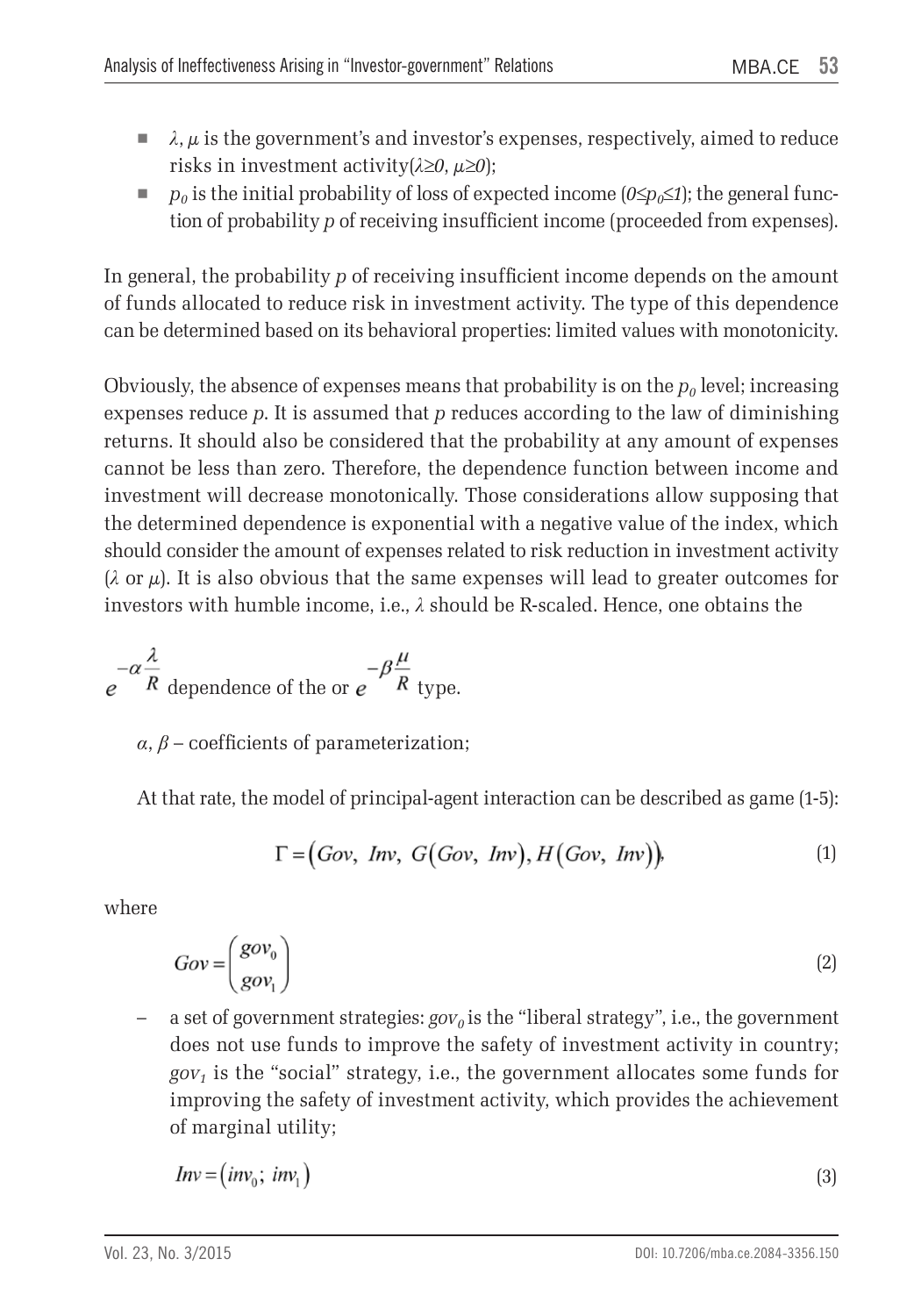a set of investor's strategies:  $inv_0$  denotes the investor, who does not allocate funds to improve the safety of their own activity;  $inv_1$  denotes the investor, who allocates some funds with this view, which provides the achievement of marginal utility;

$$
G(Gov, Inv) = (g_{ij}) = \begin{pmatrix} \tau R(1-p_0); & \tau R\left(1-p_0 e^{-\beta \frac{\mu}{R}}\right) \\ (\tau + \theta)R\left(1-p_0 e^{-\alpha \frac{\lambda}{R}}\right) - \lambda; & (\tau + \theta)R\left(1-p_0 e^{-\alpha \frac{\lambda}{R} - \beta \frac{\mu}{R}}\right) - \lambda \end{pmatrix} \tag{4}
$$

– government's payoff matrix;

$$
H\left(Gov, Inv\right) = \left(h_{ij}\right) = \left(\begin{array}{cc} \left(1-\tau\right)R\left(1-p_0\right); & \left(1-\tau\right)R\left(1-p_0e^{-\beta\frac{\mu}{R}}\right)-\mu\\ \left(1-\tau-\theta\right)R\left(1-p_0e^{-\alpha\frac{\lambda}{R}}\right); & \left(1-\tau-\theta\right)R\left(1-p_0e^{-\alpha\frac{\lambda}{R}-\beta\frac{\mu}{R}}\right)-\mu\end{array}\right) \tag{5}
$$

– investor's payoff matrix.

Thus, the games (1–5) describe the interaction between *2* agents: government and investor; each of them has *2* pure strategies of behavior. The variables of the games are divided into the control parameters of government  $(\tau, \theta, \lambda)$ , the control parameter of taxpayers ( $\mu$ ) and the parameters (and functions) of the environment (*R*,  $p_0$ ,  $\alpha$ ,  $\beta$ ).

Analysis of games (1–5) allows one to determine conditions leading to one or another behavioral tendency of government and investors.

One can now find the conditions of Nash equilibrium in pure strategies relative to:

$$
E_{oo}:\left(\tau R < \frac{\lambda - \theta R \left(1 - p_0 e^{-\alpha \frac{\lambda}{R}}\right)}{p_0 \left(1 - e^{-\alpha \frac{\lambda}{R}}\right)}\right) \wedge \left(1 - \tau\right) R < \frac{\mu}{p_0 \left(1 - e^{-\beta \frac{\mu}{R}}\right)}\right); \tag{6}
$$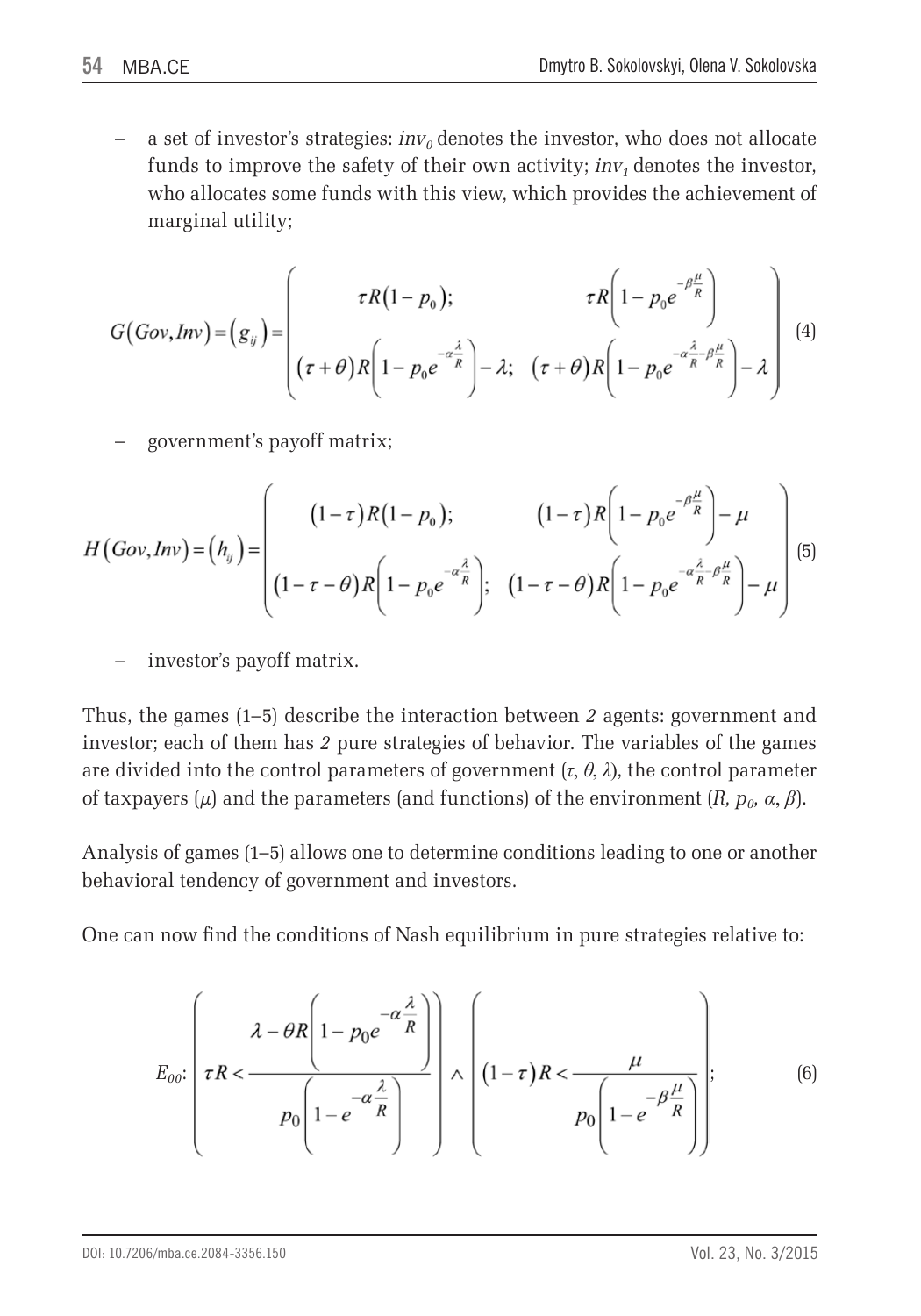$$
E_{01}: \left(\tau R < \frac{\lambda - \theta R \left(1 - p_0 e^{-\alpha \frac{\lambda}{R} - \beta \frac{\mu}{R}}\right)}{p_0 e^{-\beta \frac{\mu}{R} \left(1 - e^{-\alpha \frac{\lambda}{R}}\right)}}\right) \wedge \left(1 - \tau\right) R > \frac{\mu}{p_0 \left(1 - e^{-\beta \frac{\mu}{R}}\right)}\right);
$$
(7)

$$
E_{10}: \left(\tau R > \frac{\lambda - \theta R \left(1 - p_0 e^{-\alpha \frac{\lambda}{R}}\right)}{p_0 \left(1 - e^{-\alpha \frac{\lambda}{R}}\right)}\right) \wedge \left(1 - \tau - \theta\right)R < \frac{\mu}{p_0 e^{-\alpha \frac{\lambda}{R} \left(1 - e^{-\beta \frac{\mu}{R}}\right)}}\right) \tag{8}
$$

$$
E_{11}: \left(\tau R > \frac{\lambda - \theta R \left(1 - p_0 e^{-\alpha \frac{\lambda}{R} - \beta \frac{\mu}{R}}\right)}{p_0 e^{-\beta \frac{\mu}{R} \left(1 - e^{-\alpha \frac{\lambda}{R}}\right)}}\right) \wedge \left(1 - \tau - \theta\right) R > \frac{\mu}{p_0 e^{-\alpha \frac{\lambda}{R} \left(1 - e^{-\beta \frac{\mu}{R}}\right)}}\right) \tag{9}
$$

or

$$
E_{oo}: R + \frac{\mu}{p_0 \left(1 - e^{-\beta \frac{\mu}{R}}\right)} < \tau R < \frac{\lambda - \theta R \left(1 - p_0 e^{-\alpha \frac{\lambda}{R}}\right)}{p_0 \left(1 - e^{-\alpha \frac{\lambda}{R}}\right)};
$$
(10)

$$
E_{01}: \tau R < \min\left(\frac{\lambda - \theta R \left(1 - p_0 e^{-\alpha \frac{\lambda}{R} - \beta \frac{\mu}{R}}\right)}{p_0 e^{-\beta \frac{\mu}{R} \left(1 - e^{-\alpha \frac{\lambda}{R}}\right)}}; \ R + \frac{\mu}{p_0 \left(1 - e^{-\beta \frac{\mu}{R}}\right)}\right);
$$
(11)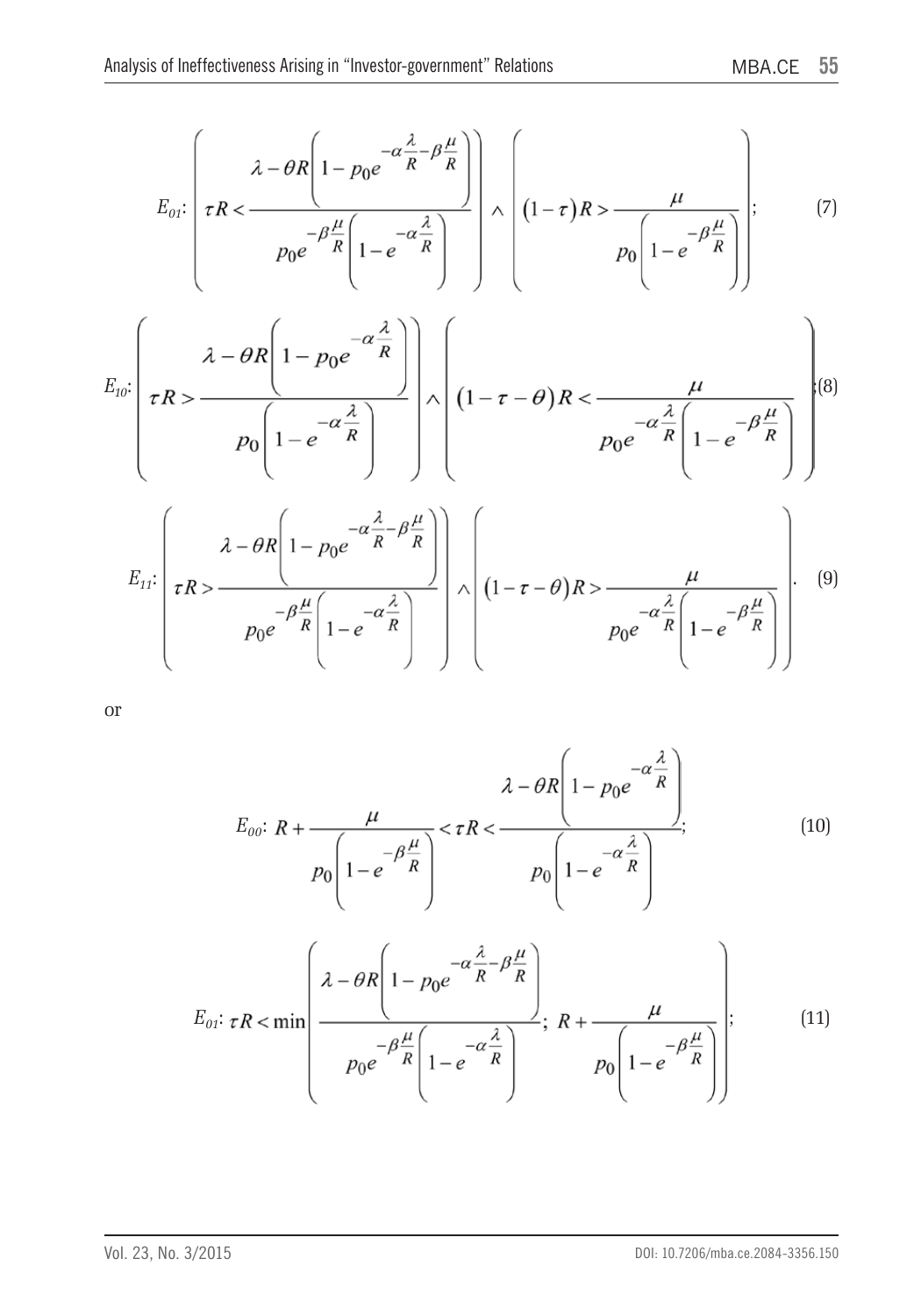$$
E_{10}: \tau R > \max \left(\frac{\lambda - \theta R \left(1 - p_0 e^{-\alpha \frac{\lambda}{R}}\right)}{p_0 \left(1 - e^{-\alpha \frac{\lambda}{R}}\right)}; \left(1 - \theta\right) R + \frac{\mu}{p_0 e^{-\alpha \frac{\lambda}{R} \left(1 - e^{-\beta \frac{\mu}{R}}\right)}}\right); \quad (12)
$$
\n
$$
E_{11}: \left(\frac{\lambda - \theta R \left(1 - p_0 e^{-\alpha \frac{\lambda}{R} - \beta \frac{\mu}{R}}\right)}{p_0 e^{-\beta \frac{\mu}{R} \left(1 - e^{-\alpha \frac{\lambda}{R}}\right)}} < \tau R < (1 - \theta) R + \frac{\mu}{p_0 e^{-\alpha \frac{\lambda}{R} \left(1 - e^{-\beta \frac{\mu}{R}}\right)}}\right).
$$
\n(13)

It is evident that the sequence of occurrence of Nash equilibriums with *τ*R moving higher is the following:  $E_{01}$ ,  $E_{00}$  or  $E_{11}$ ,  $E_{10}$ .

## **Results and Discussion**

Therefore, the analysis of interaction between investors and government using game theory tools highlighted the set of patterns of their behavior, which can be suitably characterized for each interaction parameter separately.

**Power of investors** (*R*). If one investigates the interactions between government and a single investor, the parameter R will denote the amount of investment of such investor. However, at the macro level when the government faces an aggregated investor (i.e., all investors together, operating in the economy of a given country), R denotes the aggregate amount of investment in the economy as well, i.e., the capacity of a country's economy. The set of definitions of R is expressed by an additional semi axis.

It can be seen from equations (10)–(13) that a gradual increase of R leads to a certain evolution of investors' and government's priorities. A relatively small economy with low powered investors requires the maximum liberalization both on the part of government, which does not desire to allocate additional funds (or there are no such funds at all) to improve the safety of business activity; and on the part of investors, who prefer to risk rather than to allocate their own additional funds to reduce risks of their own activity (Figure 1).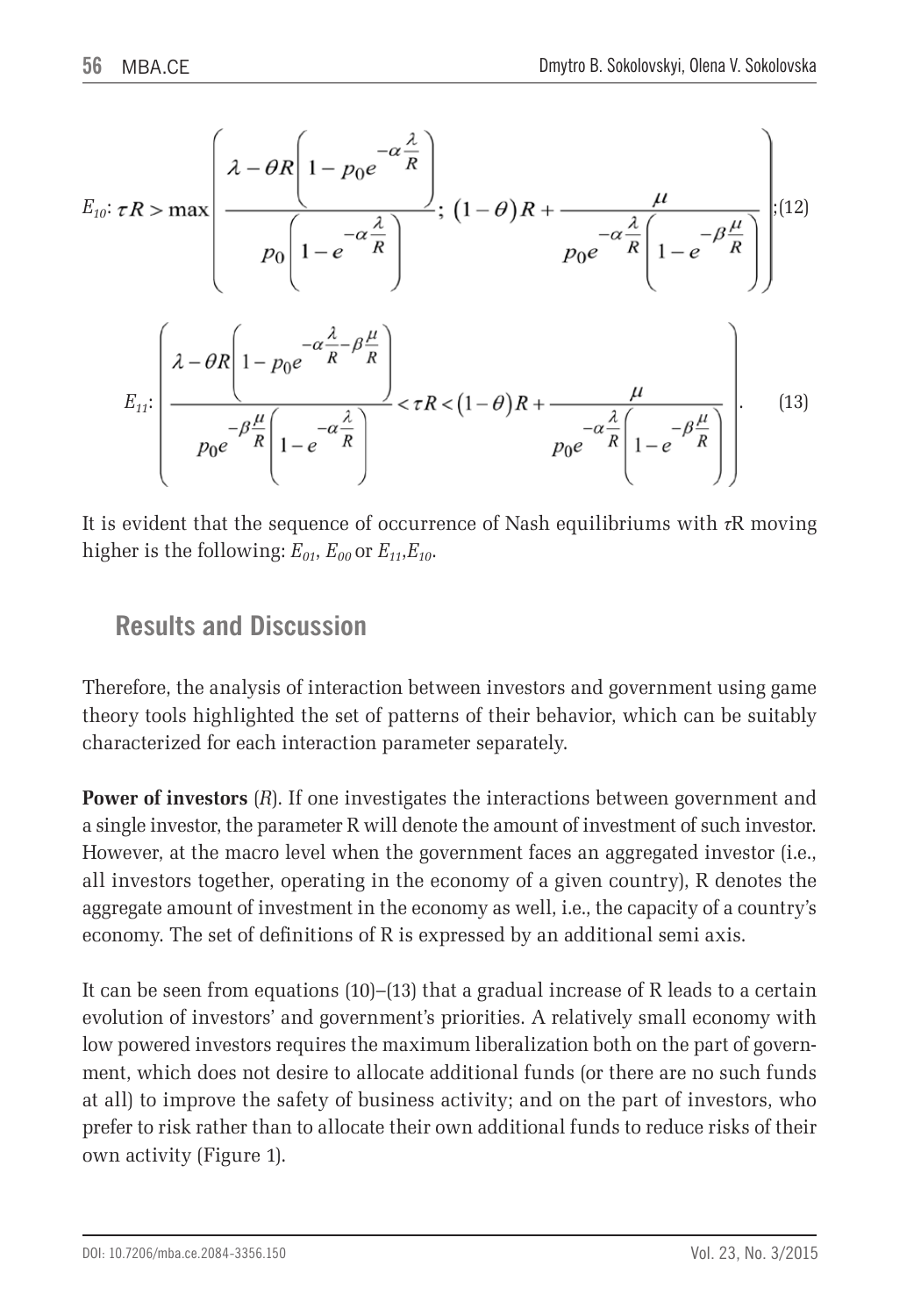

### **Figure 1.** Values of *R* and  $\tau$  for the Nash equilibrium  $E_{00}$

Source: author's calculations.

Surely, they can aim to get not only into a liberal economy, but also into a social one

(depending on the sign of expression 
$$
(1 - \tau) p_0 \left( 1 - e^{-\alpha \frac{\lambda}{R}} \right) - \theta \left( 1 - p_0 e^{-\alpha \frac{\lambda}{R}} \right)
$$
:

where "+" means the investor's intention to get into a social economy; and "–" means the investor's intention to get into a liberal economy. However, beginning with a certain value of "socialization" coefficient  $\lambda$ , the allocation of funds aimed to improve the safety of business activity becomes unprofitable for government. It either curtails this process and shifts to a liberal strategy or by some means tries to dispose of low powered investors.

Conversely, the more powerful are the investors, the more efforts they make to reduce risks of own activities regardless of the level of liberality of government policy. Formally, investors change their risk-loving behavior to a risk-averse one when their profitability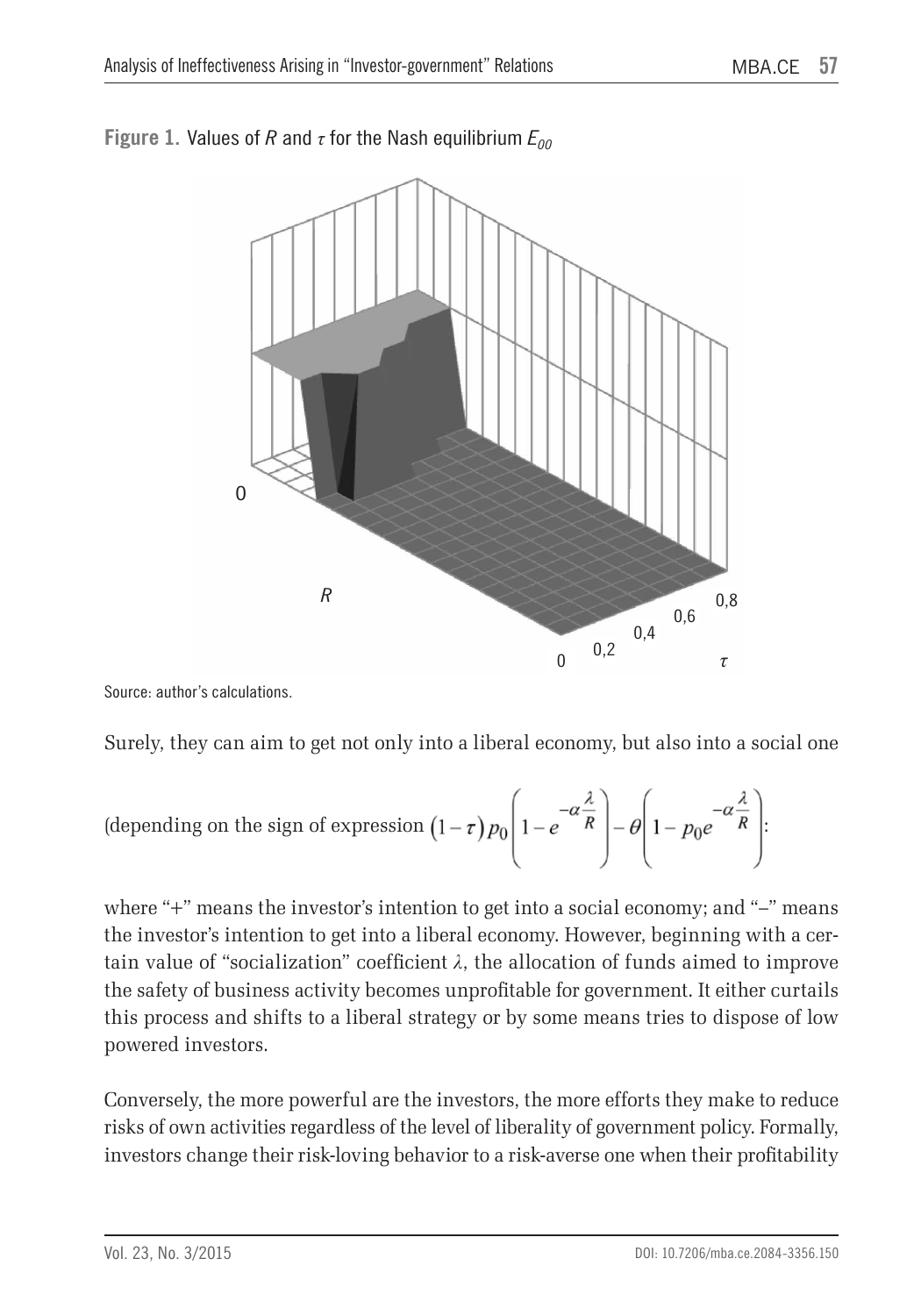increase so that ratio 
$$
\mu
$$
 becomes fewer than  $\left(1 - \tau - \theta\right) p_0 e^{-\alpha} \frac{\lambda}{R} \left(1 - e^{-\beta} \frac{\mu}{R}\right)$ .

Concerning the government's behavior, one can observe a similar situation for low powered investors: beginning with a certain value of *λ*, allocation of funds to improve the safety of business activity in a jurisdiction becomes unprofitable for government. Although it may be caused by other reasons, for example, the investors' efforts necessary to secure their own activities, virtually set the ratio of "expenses – safety of activity" on the level of marginal utility. Therefore, the additional government expenditures in that process are unprofitable (Figure 2).

**Figure 2.** Values of *R* and  $\tau$  for the Nash equilibrium  $E_{11}$ 



Source: author's calculations.

Generally it can be concluded that the vector of evolution for interaction between investors and government is directed from a mutual strategy of reciprocal absence of financing for safety of investment activity until the maximum possible financing, realized both by every investor (with regard to their own activity) and by government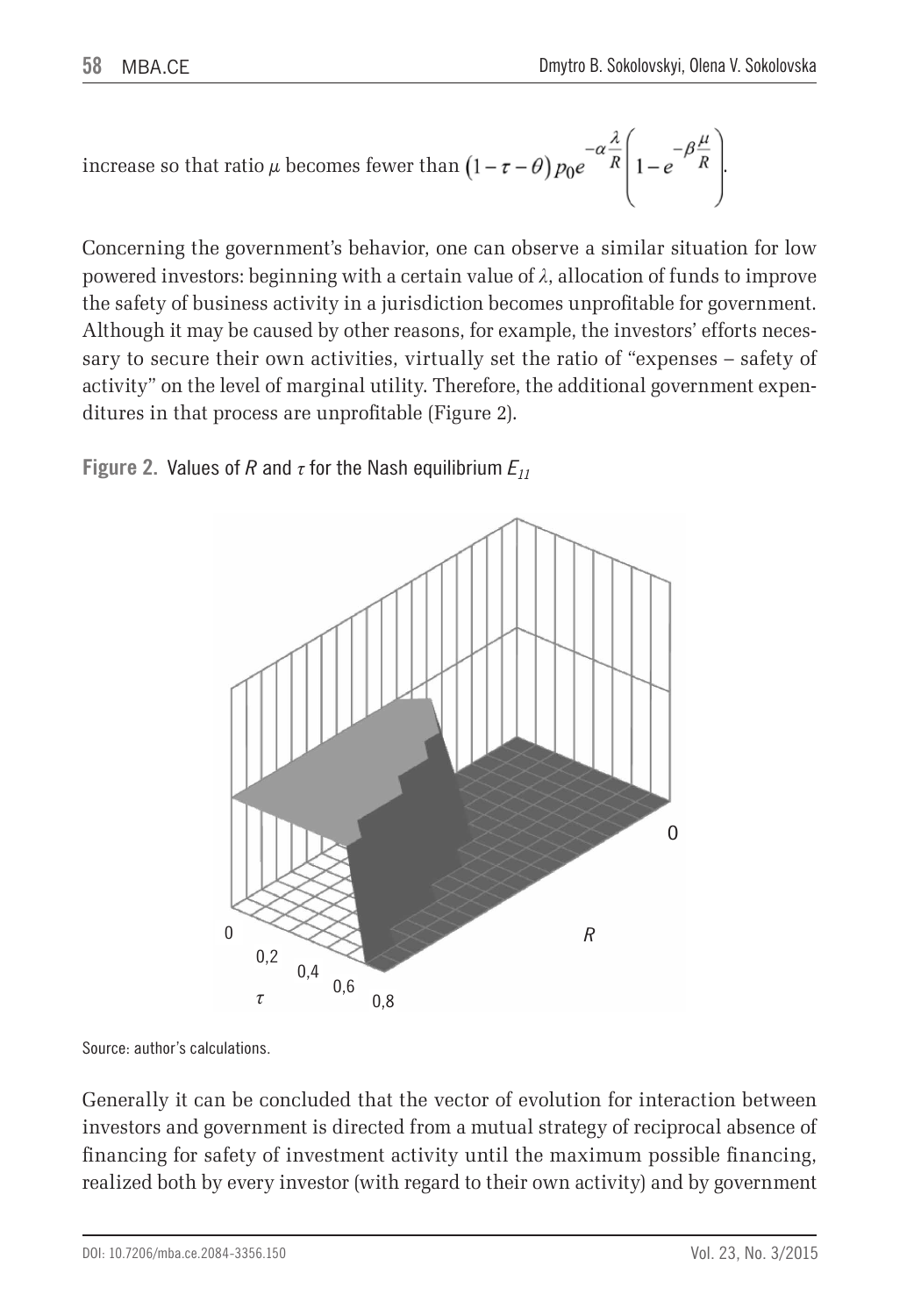(with regard to all investment activity in the economy). One can call this vector "policy of mutual support" or "bilateral behavior".

**Total tax burden (***τ***)**. This study investigates the tax level *τ* on the macro level that can be described either as the major "budget-generating" tax or as the most important tax for corporations (but not for individuals, since the investment activity is considered as the activity of corporations), for example, the corporate income tax. But most reasonable, in the author's opinion, is to consider  $\tau$  as the aggregate tax burden on corporations. Obviously, the set of determinations for  $\tau$  is closed interval [0; 1].

The aggregate investor's and government's behavior, as well as for the case for *R*, can be determined from analysis of equations (10)–(13). However as opposed to the case for *R*, the interaction between investors and government evolves from financing for the safety of investment activity (due to liberal government strategy) by each investor independently towards the government social strategy. The consequence of this is investors curtail their individual expenses, relying entirely on centrally-controlled measures.

The small tax burden permits investors to allocate some funds to improve the safety of their own businesses. Another factor favorable to financing for safety is the relatively large after-tax profit, and thus the larger efficiency of own safety financing. Concerning smaller tax revenues, they are unprofitably for government for the same reason to allocate additional funds to reduce risks of investor's activity (Figure 3).

The gradual increase of  $\tau$  leads to changes in government's and investors' behaviors. Finally, the high tax level and the high tax revenues make the additional financing for safety of investors' activity is economically advantageous for government. However, the amount of unallocated funds of investors (who in this case pay heavy general taxes and also the additional tax for improving the safety of business activity) reduces considerably. Therefore, the investors tend to rely on government's activity and in addition they do not reduce individually the risk of their own activities (Figure 4).

Such evolution can be called a "policy of complement" or "compensatory behavior".

**Statistical analysis**. The study analyzed four groups of economies: OECD countries, post-socialist countries (there is an overlap with OECD countries), Latin American countries, APAC countries and ACP countries to determine the dependence of GDP and total investment from the CIT rate. Average indicators were used for 2007–2012 (Table 1) to hedge against externalities of 2008–2009 (crisis and post-crisis periods).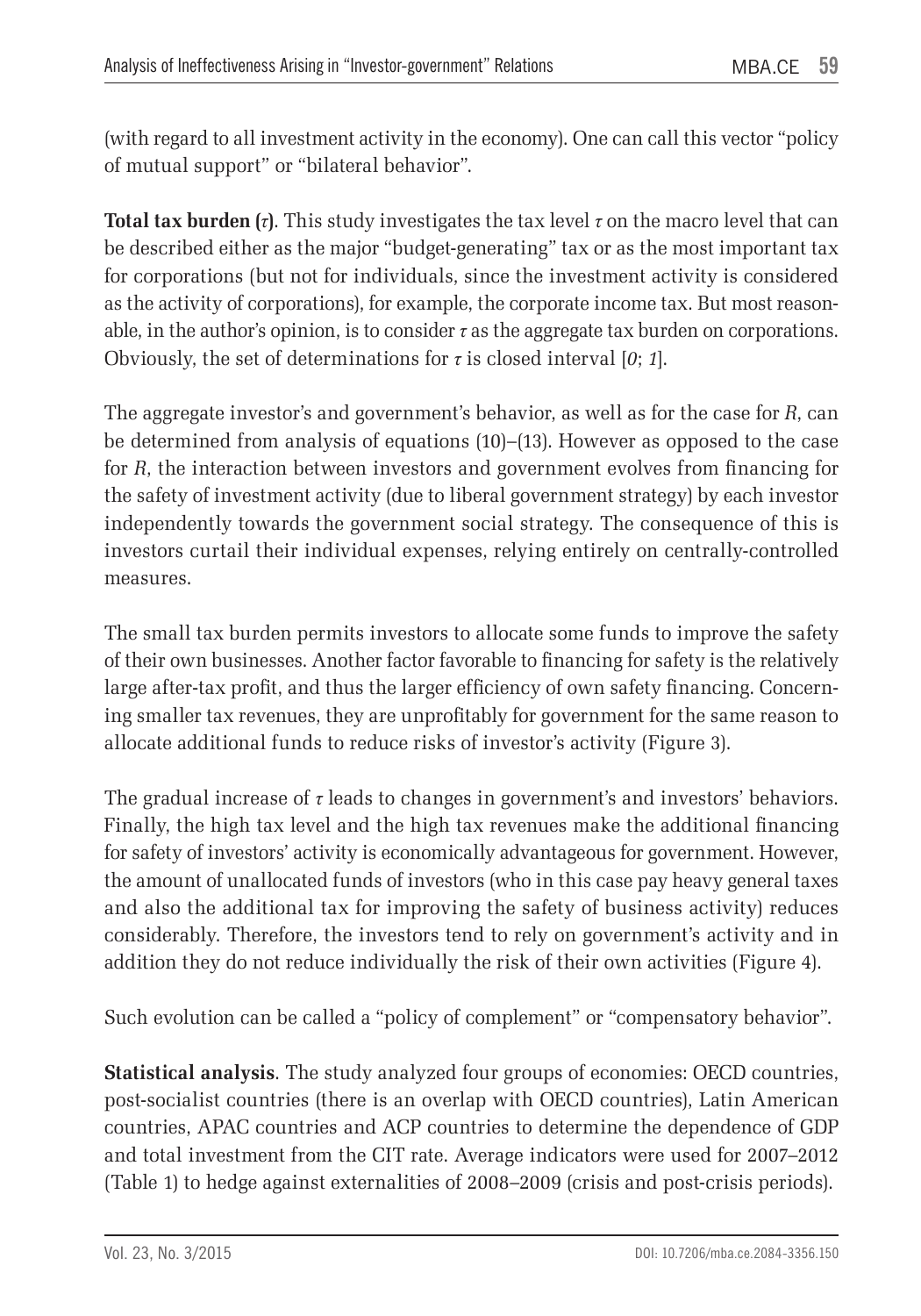

**Figure 3.** Values of *R* and *τ* for the Nash equilibrium *E01*

Source: author's calculations.





Source: author's calculations.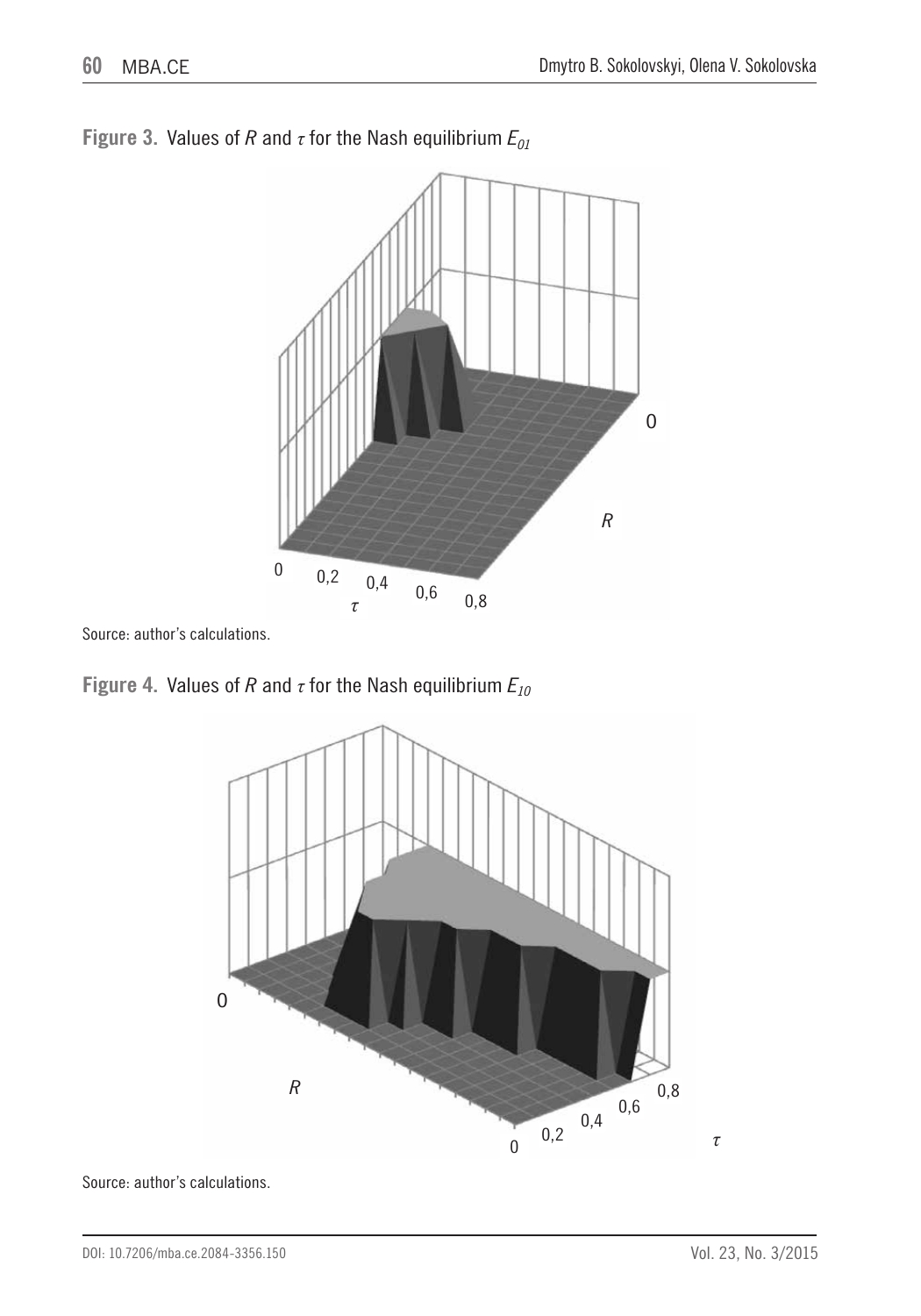| Table 1. CIT rates, GDP and total investment by group of countries, 2007–2012 |  |  |  |  |  |
|-------------------------------------------------------------------------------|--|--|--|--|--|
|-------------------------------------------------------------------------------|--|--|--|--|--|

| <b>Country</b>        | CIT rate, % | GDP,<br>\$ billions | Total investment,<br>\$ millions |
|-----------------------|-------------|---------------------|----------------------------------|
| <b>OECD</b> countries |             |                     |                                  |
| Australia             | 30          | 1,457,643           | 44,124                           |
| Austria               | 25          | 396,041             | 4,338                            |
| Belgium               | 33,99       | 489,771             | 87,060                           |
| Canada                | 28,33       | 1,738,050           | 30,844                           |
| Chile                 | 18,5        | 245,687             | 17,064                           |
| <b>Czech Republic</b> | 19          | 203,667             | 3,746                            |
| Denmark               | 25          | 320,575             | 1,755                            |
| Estonia               | 21          | 21,321              | 1,480                            |
| Finland               | 25,5        | 248,795             | $-0,869$                         |
| France                | 33,33       | 2,652,824           | 35,581                           |
| Germany               | 29,42       | 3,452,835           | 35,727                           |
| Greece                | 21,33       | 277,684             | 1,463                            |
| Hungary               | 19          | 129,851             | $-4,853$                         |
| Iceland               | 19,33       | 13,397              | 0,476                            |
| Ireland               | 12,5        | 215,354             | 38,455                           |
| Israel                | 24,67       | 234,138             | 6,904                            |
| Italy                 | 31,4        | 2,088,576           | 21,023                           |
| Japan                 | 39,80       | 5,783,931           | 5,548                            |
| Korea                 | 23,47       | 1,086,320           | 2,727                            |
| Luxembourg            | 28,73       | 55,069              | 25,622                           |
| <b>Mexico</b>         | 30          | 1,134,825           | 20,907                           |
| Netherlands           | 25,17       | 793,327             | 15,628                           |
| New Zealand           | 28,67       | 159,300             | 1,421                            |
| Norway                | 28          | 470,425             | 13,635                           |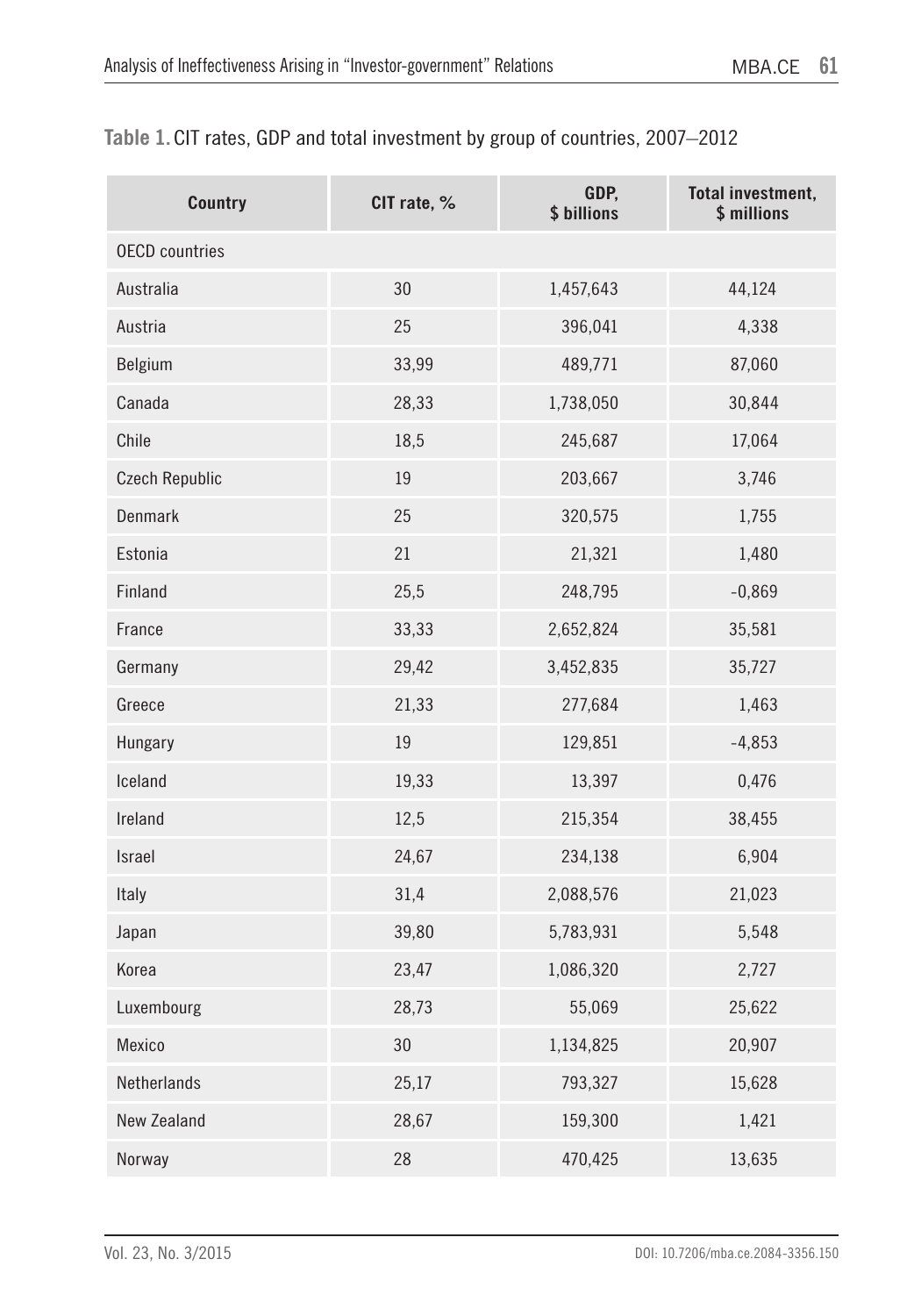#### Table 1 (Continued)

| Poland                 | 19                              | 491,805    | 16,273   |
|------------------------|---------------------------------|------------|----------|
| Portugal               | 25                              | 226,322    | 7,795    |
| Slovak Republic        | 19                              | 91,503     | 2,460    |
| Slovenia               | 19,33                           | 47,543     | 0,366    |
| Spain                  | 30                              | 1,387,168  | 32,338   |
| Sweden                 | 26,3                            | 507,622    | 4,623    |
| Switzerland            | 18,37                           | 613,052    | 29,847   |
| Turkey                 | 20                              | 764,740    | 11,249   |
| <b>United Kingdom</b>  | 26                              | 2,409,869  | 33,876   |
| <b>United States</b>   | 40                              | 15,578,900 | 221,889  |
|                        | <b>Post-socialist countries</b> |            |          |
| Albania                | 10                              | 12,172     | 1,267    |
| Armenia                | 20                              | 9,784      | 0,670    |
| <b>Belarus</b>         | 22                              | 59,405     | 2,424    |
| Bosnia and Herzegovina | 10                              | 17,446     | 0,350    |
| <b>Bulgaria</b>        | 10                              | 50,748     | 2,629    |
| Croatia                | 20                              | 59,042     | 1,825    |
| <b>Czech Republic</b>  | 19                              | 203,667    | 3,746    |
| Estonia                | 21                              | 21,321     | 1,480    |
| Hungary                | 19                              | 129,851    | $-4,852$ |
| Kazakhstan             | 20                              | 180,013    | 12,006   |
| Latvia                 | $15\,$                          | 26,986     | 0,630    |
| Lithuania              | 15                              | 40,710     | 0,775    |
| Macedonia              | $10\,$                          | 9,770      | 0,352    |
| Montenegro             | $\overline{9}$                  | 4,217      | 0,955    |
| Poland                 | 19                              | 491,805    | 16,273   |
| Romania                | $16\,$                          | 172,266    | 3,562    |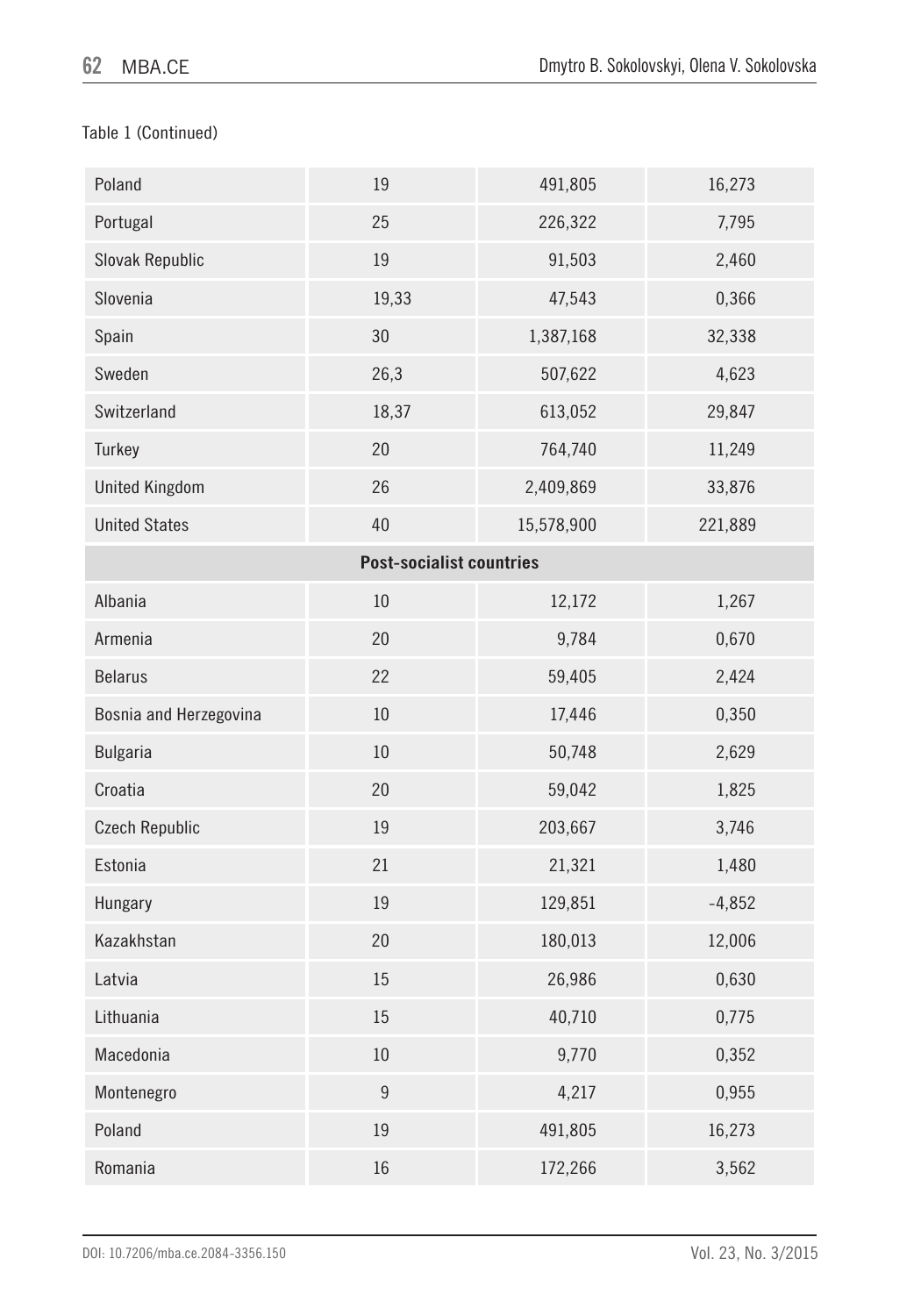| Russian Federation         | 20                              | 1,817,938 | 44,945 |
|----------------------------|---------------------------------|-----------|--------|
| Serbia                     | 10                              | 39,774    | 1,992  |
| Slovak Republic            | 19                              | 91,503    | 2,460  |
| Slovenia                   | 19,33                           | 47,543    | 0,366  |
| Ukraine                    | 23,67                           | 158,717   | 6,142  |
|                            | <b>Latin American countries</b> |           |        |
| Argentina                  | 35                              | 431,819   | 7,528  |
| Aruba                      | 28                              | 2,495     | 0,198  |
| <b>Bahamas</b>             | $\boldsymbol{0}$                | 7,867     | 0,710  |
| <b>Barbados</b>            | 25                              | 4,364     | 0,553  |
| Bermuda                    | $\mathbf{0}$                    | 5,636     | 0,088  |
| <b>Bolivia</b>             | 25                              | 23,545    | 0,635  |
| <b>Brazil</b>              | 34                              | 2,291,265 | 52,121 |
| Cayman Islands             | $\pmb{0}$                       | 3,324     | 18,712 |
| Chile                      | 18,5                            | 245,687   | 17,064 |
| Colombia                   | 33                              | 331,059   | 9,098  |
| Costa Rica                 | 30                              | 40,812    | 1,656  |
| Dominican Republic         | 27,67                           | 55,104    | 1,995  |
| Ecuador                    | 24                              | 78,943    | 0,376  |
| El Salvador                | 30,00                           | 22,807    | 0,308  |
| Guatemala                  | 31                              | 46,469    | 0,919  |
| Honduras                   | 31,67                           | 17,371    | 0,674  |
| Jamaica                    | 33,33                           | 14,153    | 0,281  |
| Mexico                     | 30,00                           | 1,134,825 | 20,907 |
| Panama                     | 25,83                           | 31,540    | 2,168  |
| Paraguay                   | $10\,$                          | 23,980    | 0,180  |
| Peru                       | 30                              | 180,959   | 7,706  |
| <b>Trinidad and Tobago</b> | 25,00                           | 22,448    | 0,825  |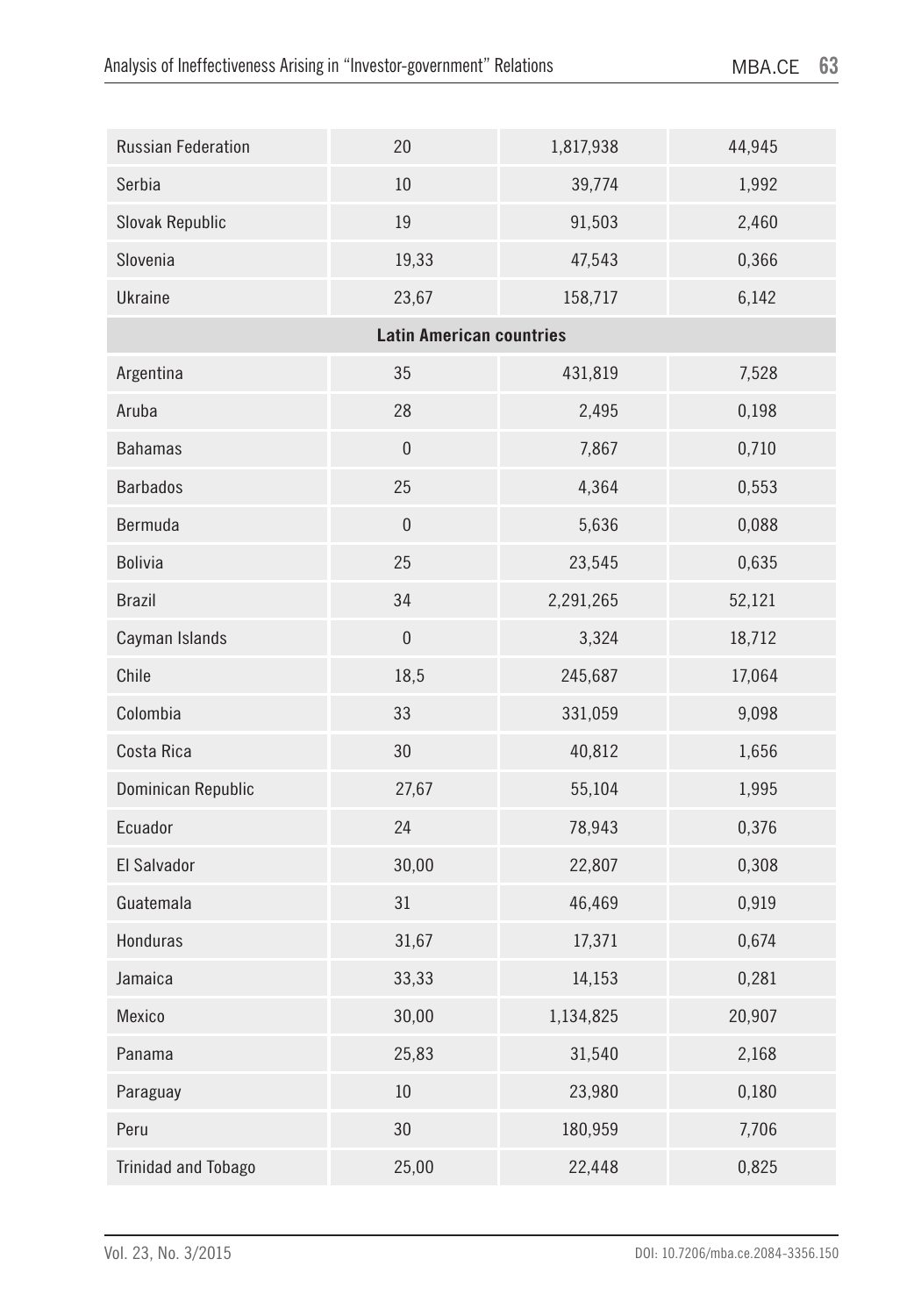#### Table 1 (Continued)

| Uruguay              | 25,00                 | 45,067    | 2,172   |
|----------------------|-----------------------|-----------|---------|
| Venezuela            | 34                    | 364,238   | 1,080   |
|                      | <b>APAC countries</b> |           |         |
| Afghanistan          | 20                    | 18,593    | 0,127   |
| Bahrain              | $\boldsymbol{0}$      | 28,373    | 0,398   |
| Bangladesh           | 27,5                  | 120,296   | 0,930   |
| Cambodia             | 20,00                 | 12,703    | 0,741   |
| China                | 25                    | 7207,543  | 218,278 |
| Hong Kong SAR, China | 16,5                  | 246,894   | 77,707  |
| India                | 32,96                 | 1,834,351 | 33,159  |
| Indonesia            | 25                    | 811,192   | 12,630  |
| Israel               | 24,67                 | 234,138   | 6,904   |
| Japan                | 39,80                 | 5,783,931 | 5,548   |
| Jordan               | 14                    | 28,734    | 1,846   |
| Korea, Republic of   | 23,47                 | 1,086,320 | 2,727   |
| Kuwait               | $15\,$                | 154,580   | 0,808   |
| Macao SAR, China     | 12,00                 | 36,246    | 1,724   |
| Malaysia             | 25                    | 280,432   | 8,707   |
| Malta                | 35,00                 | 8,811     | 0,860   |
| <b>Oman</b>          | 12                    | 68,965    | 1,146   |
| Pakistan             | 35,00                 | 200,465   | 1,888   |
| Philippines          | 30,00                 | 224,623   | 2,054   |
| Qatar                | $10\,$                | 163,000   | 4,236   |
| Saudi Arabia         | $20\,$                | 635,789   | 27,333  |
| Singapore            | 17,00                 | 257,946   | 44,828  |
| Sri Lanka            | 30,33                 | 56,058    | 0,612   |
| Syrian Arab Republic | 28                    | 57,092    | 2,019   |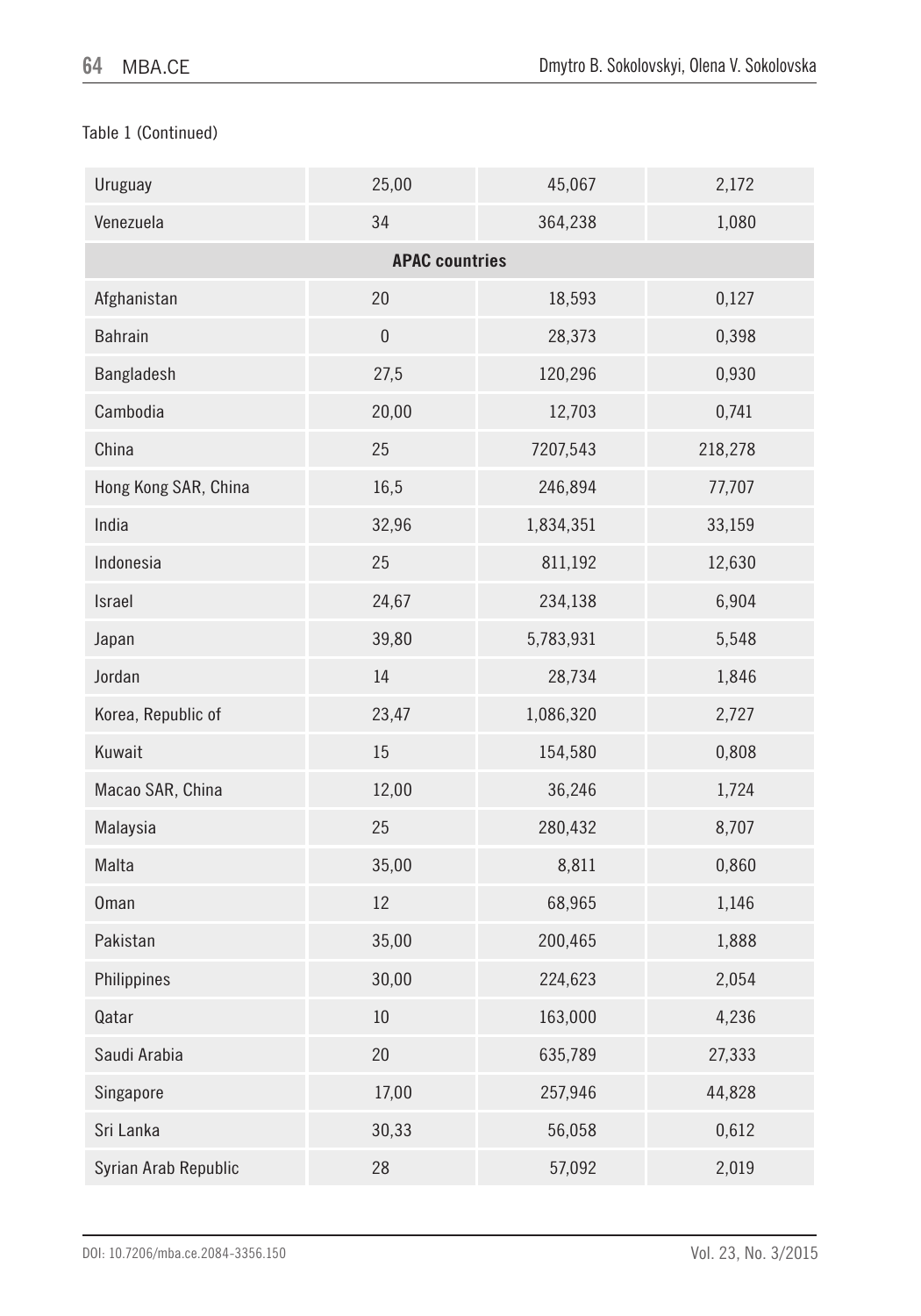| Thailand                    | 27,67                | 362,800 | 7,654    |
|-----------------------------|----------------------|---------|----------|
| <b>United Arab Emirates</b> | 55                   | 339,939 | 5,727    |
| Vietnam                     | 25                   | 135,764 | 7,677    |
| Yemen                       | 25                   | 31,802  | $-0,226$ |
|                             | <b>ACP countries</b> |         |          |
| Angola                      | 35                   | 100,979 | $-1,349$ |
| Botswana                    | 23                   | 14,483  | 0,179    |
| Egypt                       | 21,67                | 233,508 | 4,205    |
| Kenya                       | 30                   | 35,736  | 0,210    |
| Libya                       | 26,67                | 72,444  | 1,578    |
| Malawi                      | 30                   | 6,565   | 0,092    |
| <b>Mauritius</b>            | 15                   | 10,804  | 0,320    |
| Mozambique                  | 32                   | 12,149  | 1,668    |
| Namibia                     | 34                   | 12,106  | 0,735    |
| Nigeria                     | 30                   | 245,912 | 7,815    |
| South Africa                | 34,55                | 383,119 | 5,152    |
| Sudan                       | 28,33                | 53,814  | 4,765    |
| Tanzania                    | 30                   | 25,776  | 1,341    |
| Tunisia                     | 30                   | 45,144  | 1,097    |
| Uganda                      | 30                   | 19,041  | 0,760    |
| Zambia                      | 35                   | 18,962  | 1,177    |
| Zimbabwe                    | 25,75                | 8,700   | 0,219    |

Source: author's calculations.

It should be noted that in any group, there is no sufficient linear dependence (correlation index > 0,7). This can be explained by sufficiently random distribution of values of GDP and total investment for low rates of CIT.

However, each group was tested for statistical assumptions about the independence of values of GDP from CIT, values of total investment from CIT, and also taking into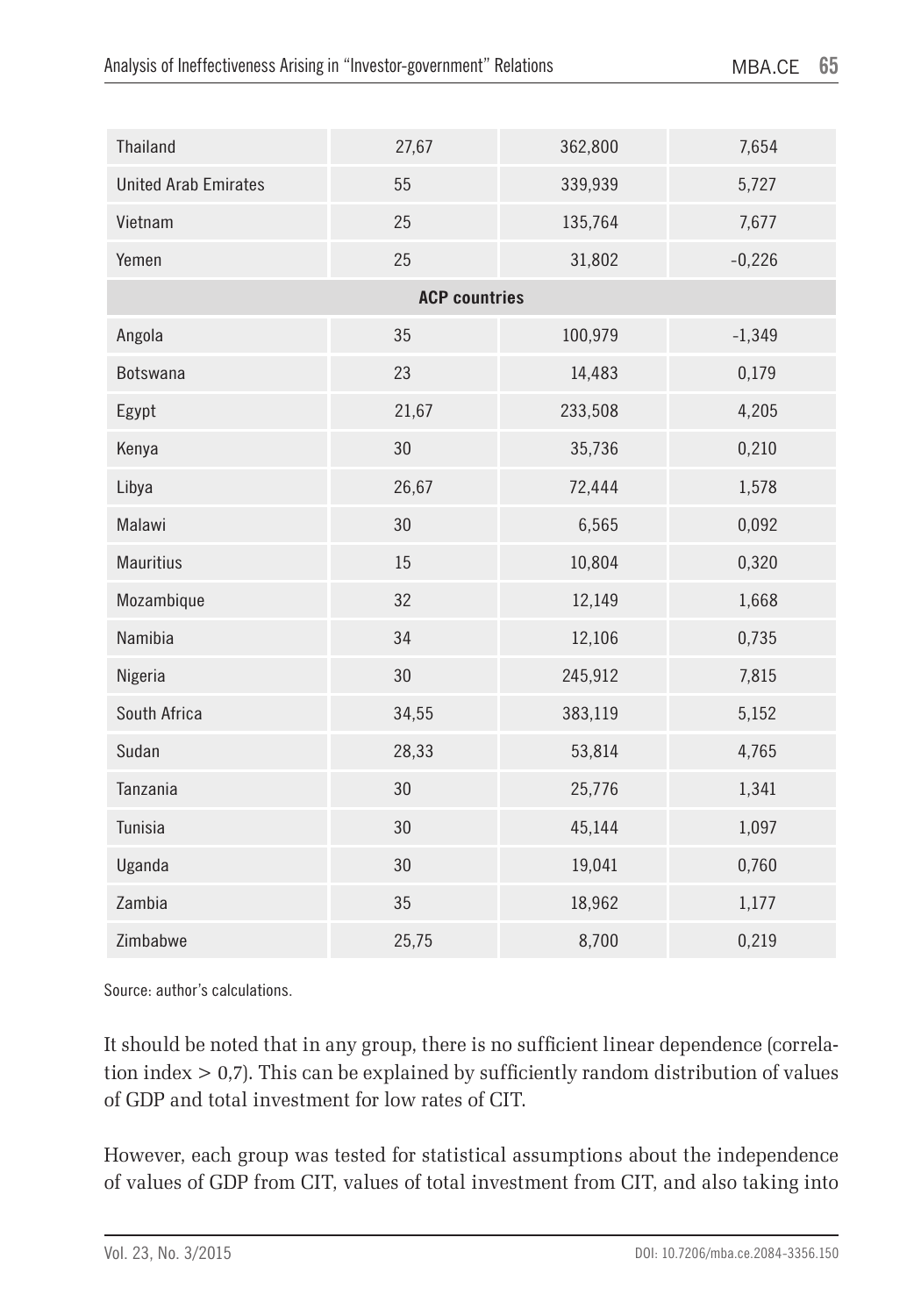account the previously mentioned dependences (if they occur), to demonstrate the interdependence between GDP and total investment.

The test was as follows. To confirm the assumption about independence between variables, the number of economies for which the value of each variable is higher than a certain threshold value should be within a fixed interval. The results are presented in Table 2.

#### **Table 2.** Results of testing of statistical hypotheses for interdependence between GDP, CIT and TI

| Independent<br>variable                                           | <b>Threshold</b><br>value                                                      | <b>Total</b><br>number | <b>Number</b><br>in a sample | C.I. (5%)        | <b>Assumption about</b><br>independence<br>is confirmed |
|-------------------------------------------------------------------|--------------------------------------------------------------------------------|------------------------|------------------------------|------------------|---------------------------------------------------------|
|                                                                   | OECD countries (34 countries; 15 countries; GDP average - \$1,347 trn)         |                        |                              |                  |                                                         |
| <b>CIT</b>                                                        | $GDP > $1$ trn                                                                 | 11                     | 10                           | [1,829;5,289]    | <b>No</b>                                               |
| <b>CIT</b>                                                        | $TI$ > \$20 bln                                                                | 13                     | 11                           | [2,409;6,003]    | N <sub>0</sub>                                          |
| GDP                                                               | $TI$ > \$20 bln                                                                | 13                     | 10                           | [2,409; 6,003]   | <b>No</b>                                               |
|                                                                   | Post-socialist countries (21 countries; 11 countries; GDP average - \$173 bln) |                        |                              |                  |                                                         |
| <b>CIT</b>                                                        | $GDP > $100$ bln                                                               | $\overline{7}$         | $6\phantom{1}$               | [1,449;5,885]    | N <sub>0</sub>                                          |
| <b>CIT</b>                                                        | $TI$ > \$5 bln                                                                 | 13                     | 8                            | [4,525;9,094]    | Yes                                                     |
| GDP                                                               | $TI$ > \$5 bln                                                                 | 6                      | $\,6\,$                      | [1,017;5,268]    | <b>No</b>                                               |
|                                                                   | Latin American countries (24 countries; 11 countries; GDP average-\$226 bln)   |                        |                              |                  |                                                         |
| <b>CIT</b>                                                        | $GDP > $100$ bln                                                               | $\overline{7}$         | $6\overline{6}$              | [1,208;5,209]    | N <sub>0</sub>                                          |
| <b>CIT</b>                                                        | $TI$ > \$5 bln                                                                 | $\overline{7}$         | 5                            | [1,208; 5,209]   | Yes                                                     |
| GDP                                                               | $TI$ > \$5 bln                                                                 | $\overline{7}$         | $6\phantom{1}$               | [1,208; 5,209]   | <b>No</b>                                               |
|                                                                   | APAC countries (28 countries; 11 countries; GDP average - \$730 bln)           |                        |                              |                  |                                                         |
| <b>CIT</b>                                                        | $GDP > $100$ bln                                                               | 18                     | 8                            | [4, 188; 7, 383] | No                                                      |
| <b>CIT</b>                                                        | $TI$ > \$5 bln                                                                 | 12                     | 5                            | [2, 207; 5, 507] | Yes                                                     |
| GDP                                                               | $TI$ > \$5 bln                                                                 | 12                     | 10                           | [2,207; 5,507]   | <b>No</b>                                               |
| ACP countries (17 countries; 8 countries; GDP average - \$76 bln) |                                                                                |                        |                              |                  |                                                         |
| <b>CIT</b>                                                        | $GDP > $50$ bln                                                                | 8                      | $\overline{4}$               | [1,867;5,663]    | Yes                                                     |
| <b>CIT</b>                                                        | $TI$ > \$1 bln                                                                 | $\boldsymbol{9}$       | $\overline{4}$               | [2, 337; 6, 133] | Yes                                                     |
| GDP                                                               | $TI$ > $$1$ bln                                                                | $\overline{9}$         | 6                            | [2,337; 6,133]   | Yes                                                     |

Source: author's calculations.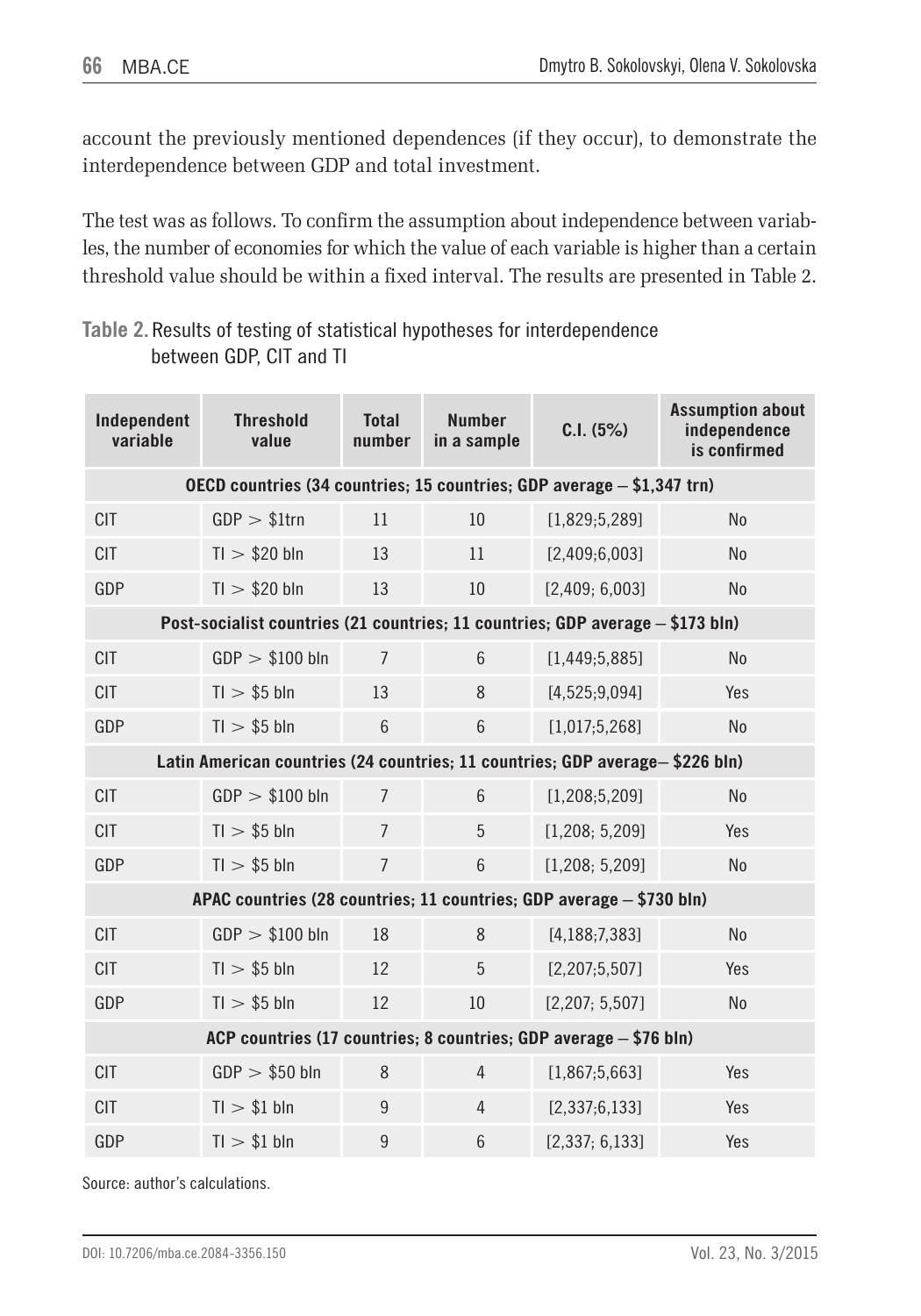Analysis of Table 2 leads to making the following observations.

For OECD countries with a probability of 0.95, all assumptions about independence between values of GDP from CIT, TI from CIT and TI from GDP are rejected. Therein, two assumptions about independence from CIT are rejected with higher probability than the third one. This provides evidence of real influence of the CIT burden on GDP and TI instead of indirect appearance of the interdependence of GDP and TI. For post- -socialist and Latin American countries, the assumptions are partially rejected (only GDP from CIT and TI from GDP). For APAC and ACP countries, all assumptions were confirmed, except for independence between TI and CIT. Comparing the average GDP in all groups allows one to observe the direct positive dependence between the size of economies and CIT burden. Likewise the more powerful are covered economies (excepting APAC countries), the more evident is this law. The most obvious is OECD countries, to a lesser extent for post-socialist, Latin American and APAC countries and almost absent for ACP countries. It can be explained by the more the country is developed, the more investors are confident on the effectiveness of additional taxes.

It can also be stated that in practice, the powerful investors tend to operate in secured "social" economies and the low powered investors primarily operate in economics with maximum liberalization, but also with minimum tax burden.

This situation seems not quite logical. It can be assumed that developed countries with a large volume of investments can increase the degree of liberalization of their economies and reduce the tax burden to create favorable conditions for attracting investment. Also, it is no wonder that powerful investors, capable of securing independently the reduction of risks of their own activities, would tend to operate in economies with small tax burdens that would allow increasing their profits.

Conversely, the government policy, consisting of centrally-controlled reduction of risk in investment activity while simultaneously increasing the tax burden, could attract the small investors who have no additional funds to secure independently the safety of their activities.

Finally, it would seem natural for the most powerful and investment-attractive economies to use the more liberal tax systems; by contrast in developing and LDC countries, the investment activity in them is accompanied by high risk.

Therefore the statistical analysis confirms the conclusions obtained during the model study. The identified relations between macroeconomic indices are non-casual and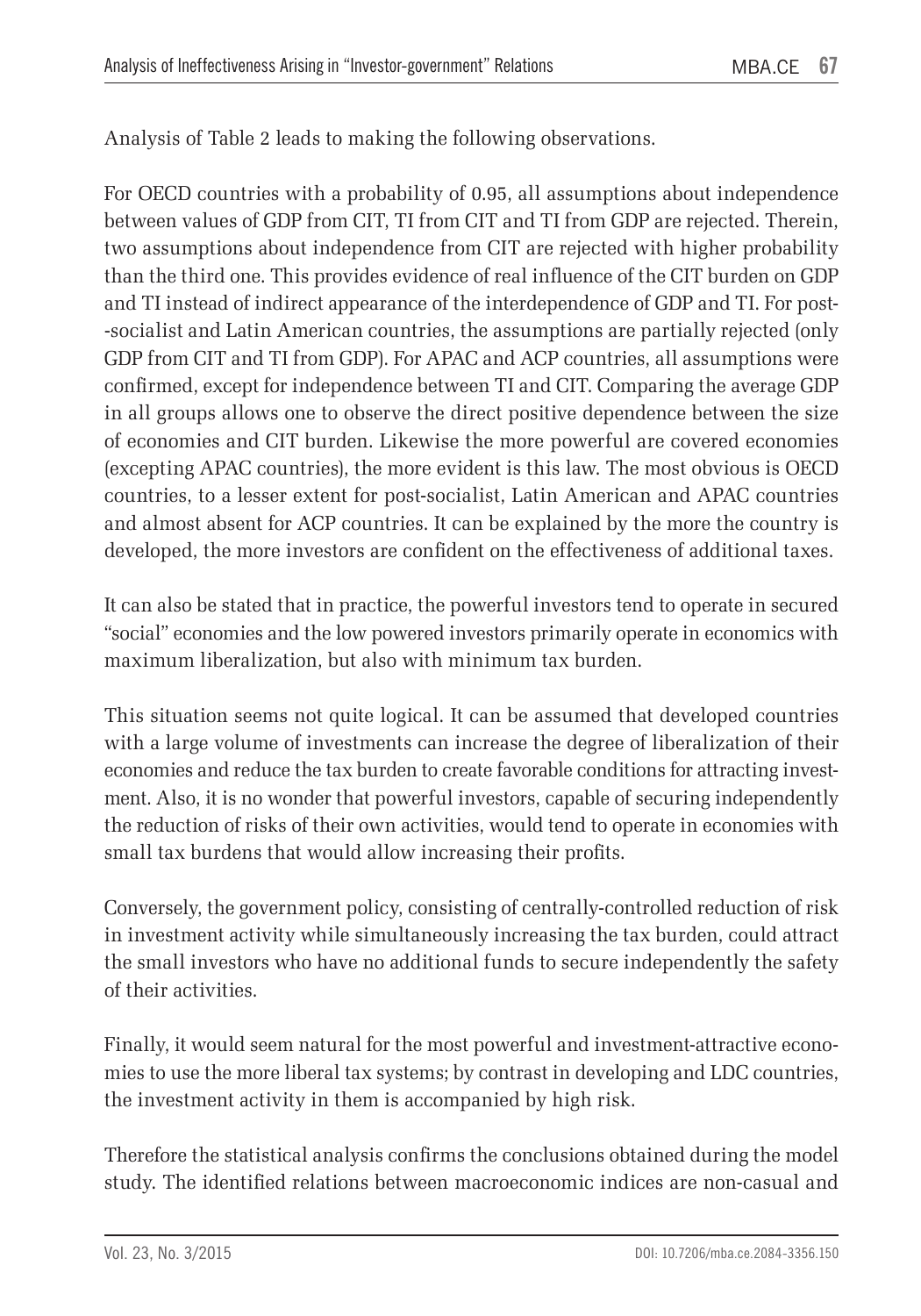are perfectly related with the conditions of Nash equilibriums in a game, modeling the interactions between investors and government. Thus, the behavior of the parties is completely expected.

In addition, the aforementioned logic of behaviors of economic agents can lead to faster failures of most small investors (as compared to other conditions, for example, equal allocation of investors in economic systems). The powerful corporations would not fully use their capacities due to excessive precaution; the given norm of interaction will lead to Pareto non-optimal decision-making that enables identifying it as inefficient.

## **Conclusions**

One of the important questions related to interactions between investors and government within a certain economy is the decision-making by both parties concerning the financing to improve safety of investment activity.

The analysis of relations between the parties with game theory tools affirmed that decisions made by parties often leads to the appearance of Pareto inefficient norms of mutual behavior, especially for the smallest and the biggest investors. It can be easily observed that in practice due to the impact of other factors, which were not taken into account in this study, results would be more vague. The study concludes for the behavioral tendency that for the Pareto inefficient norms, both investors and government simultaneously tend to either finance or not finance to ensure safety of investment activity.

In contrast with existing studies analyzing the behavior of economic agents in individual industries using game theory tools, this study obtained results in macroeconomic terms, allowing comparisons by country. One of the results of those comparisons is the high tax burden in powerful economies, i.e. economies with high GDP (but not necessarily in the developed countries) where the bulk of investment flows into those economies, despite the high taxes. The analysis of statistical data for OECD countries generally confirms this conclusion, especially with regard to the biggest investors.

The directions for future research of this problem are related with modeling of structures and categories for institutional economics: norms, institutes, routines, contracts, etc., aimed to avoid the appearance of ineffective norms.

The determination of influencing factors on forming norms of mutual investors' and government behaviors will encourage the development and realization of specific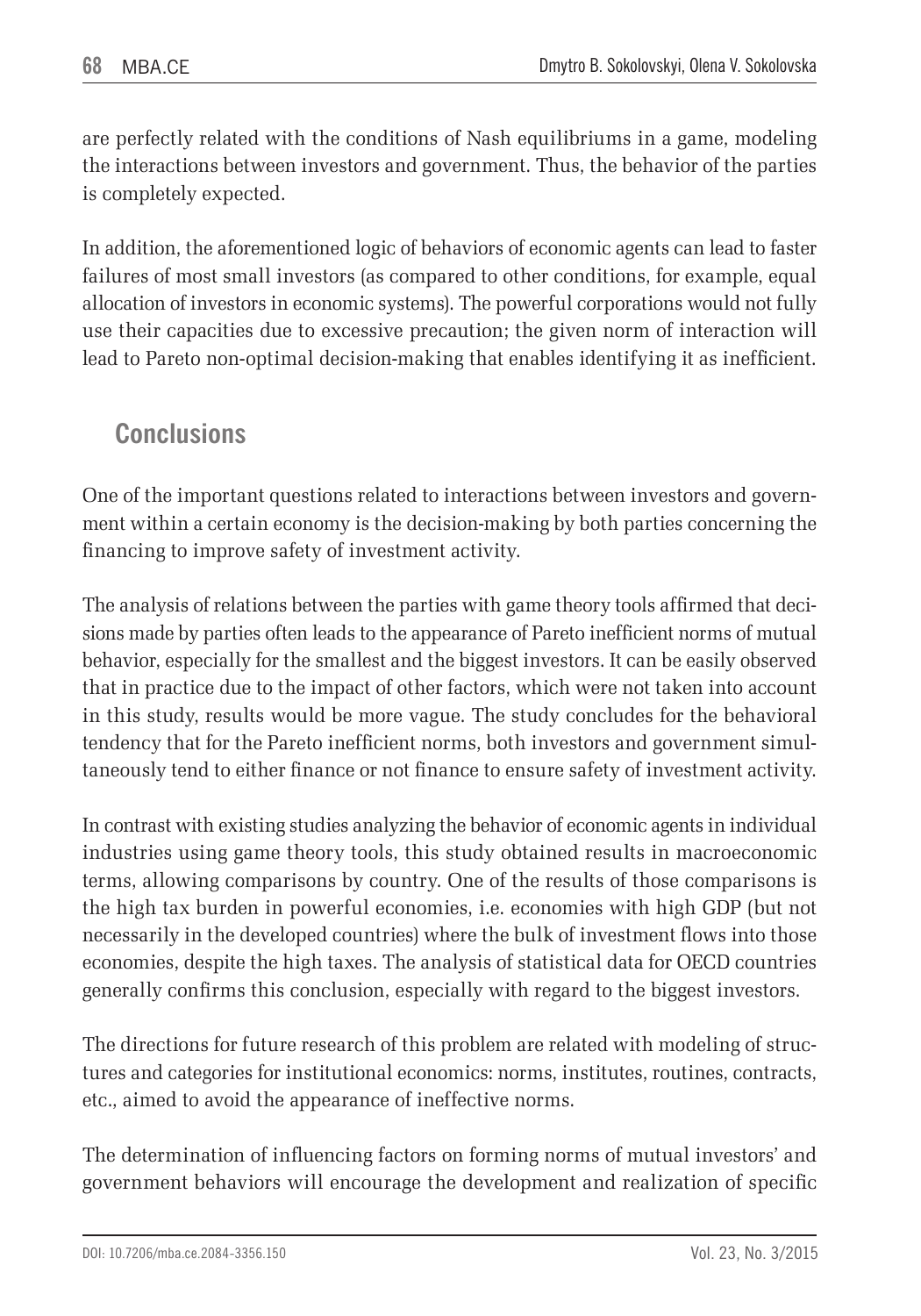management decisions, aiming to avoid and remedy such situations. This could lead to more rational allocation of available funds by investors and government, and consequently to more profitable investment activity.

### **References**

- Agnew, J. (2003). *Inefficient Choices in 401(k) Plans: Evidence from Individual Level Data*. Manuscript in preparation. The College of William and Mary.
- Algozhina, A. (2012). Monetary and fiscal policy interactions in an emerging open economy exposed to sudden stops shock: a DSGE approach. *FIW Working Paper*, *94*.
- Anand, P. and Cowton, C.J. (1993). The ethical investor: Exploring dimensions of investment behavior. *Journal of Economic Psychology*, *14*(2): 377–385, http://dx.doi.org/10.1016/0167-4870(93)90007-8
- Barbosa, D., Carvalho, V.M. and Pereira, P.J. (2013). The Interaction between Firms and Government in the context of Investment Decisions: A Real Options Approach. *FEP Working Papers*, *507*.
- Besley, T. (1994). How Do Market Failures Justify Interventions in Rural Credit Markets? *The World Bank Research Observer*, *9*(1): 27–47, http://dx.doi.org/10.1093/wbro/9.1.27
- BIS: (2011). International Trade and Investment the Economic Rationale for Government Support. *BIS Economics Paper*, *13*.
- Cao J., Hu, L. and Yao, Q. (2014). Game Analysis of Reverse Supply Chain Based on Government Regulation. *Advanced Materials Research*, 915–916: 1528–1531, http://dx.doi.org/10.4028/www.scientific.net/AMR.915-916.1528
- Carlin, B.I., Gervais, S. and Manso, G. (2013). Libertarian Paternalism, Information Production, and Financial Decision Making. *Review of Financial Studies*, *26*: 2204–2228, http://dx.doi.org/ 10.1093/rfs/hht025
- Cassar, G. and Friedman, H. (2007). Does overconfidence Affect entrepreneurial Investment? *Wharton Research Scholars Journal*, *5*(1): 1–31.
- Dittrich, D.A.V., Güth, W. and Maciejovsky, B. (2005). Overconfidence in investment decisions: An experimental approach. *The European Journal of Finance*, *11*(6): 471–491, http://dx.doi.org/10.1080/1351847042000255643
- Gayle, A.C. and Martinez, A. (2008). *The Influence of Government Policy and NGOs on Capturing Private Investment*. OECD Global Forum on International Investment, 27–28 March.
- Gillingham, K. and Sweeney, J. (2010). Market Failure and the Structure of Externalities. In: A.J. Padilla and R. Schmalensee (eds.), *Harnessing Renewable Energy*: RFF Press.
- Iyengar, S.S. and Kamenica, E. (2010). Choice proliferation, simplicity seeking, and asset Allocation. *Journal Public Economics*, *94*: 530–539, http://dx.doi.org/10.1016/j.jpubeco. 2010.03.006
- James, S. (2009). *Incentives and Investments: Evidence and Policy Implications*. Investment Climate Advisory Services of the World Bank Group.
- Kahneman, D. and Tversky, A. (1979). Prospect Theory: An Analysis of Decision under Risk. *Econometrica*, *47*(2): 263–292, http://dx.doi.org/10.1017/CBO9780511609220.014
- Kent, D., Hirshleiferc, D. and Siew Hong, T. (2002). Investor psychology in capital markets: evidence and policy implications. *Journal of Monetary Economics*, *49*: 139–209, http://dx.doi.org/10.1016/S0304-3932(01)00091-5
- Medda, F. (2007). A game theory approach for the allocation of risks in transport public private partnerships. *International Journal of Project Management*, *25*(3): 213–218, http://dx.doi.org/10.1016/j.ijproman.2006.06.003